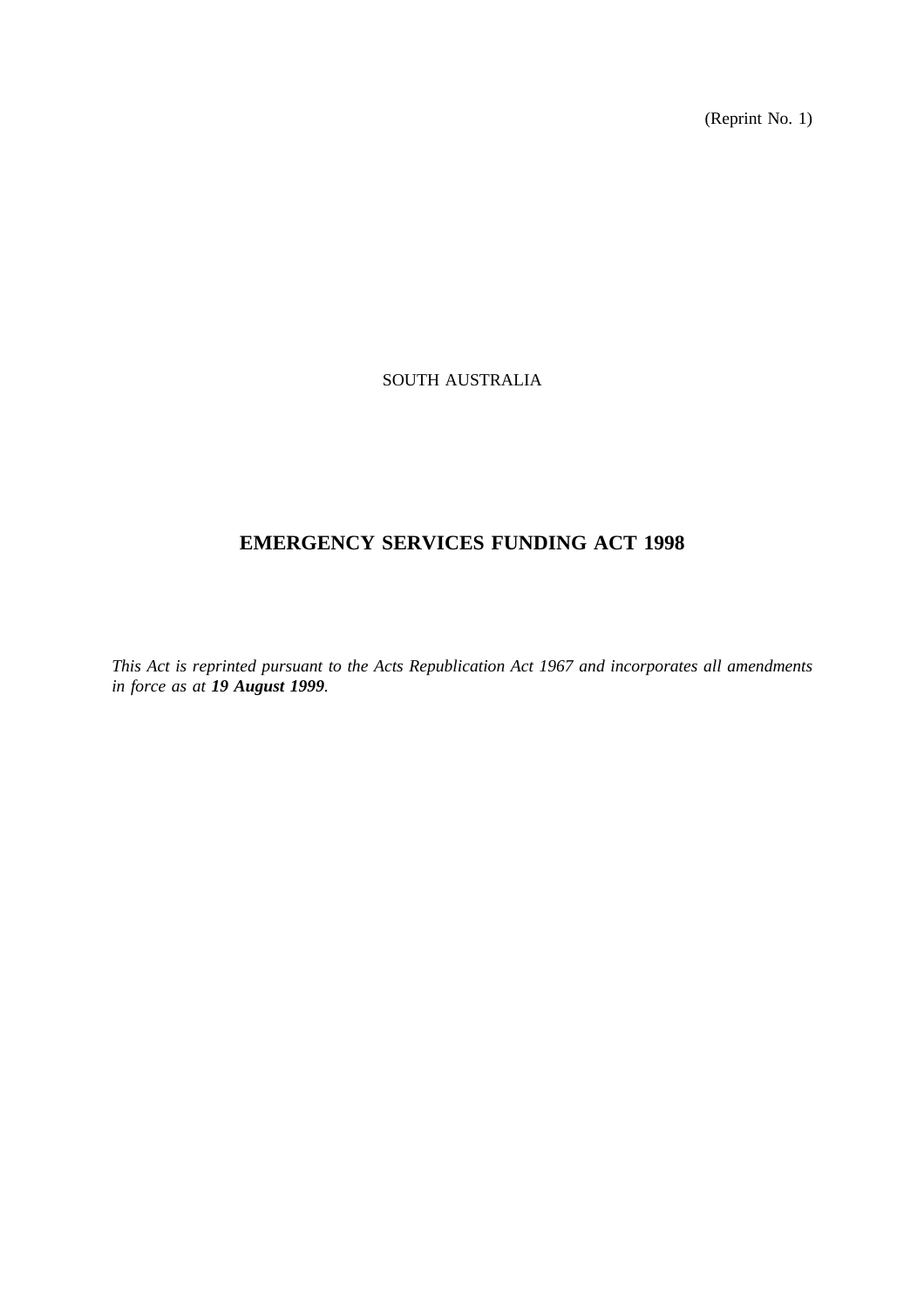# **SUMMARY OF PROVISIONS**

# **PART 1 PRELIMINARY**

- 1. Short title
- 2. Commencement
- 3. Interpretation

#### **PART 3 THE EMERGENCY SERVICES LEVY**

#### **DIVISION 1—LEVY IN RESPECT OF LAND**

- 5. Land that is subject to the levy
- 5A. Application for aggregation of non contiguous land
- 6. Basis of levy
- 7. Emergency services areas
- 8. Land uses<br>9. Objection
- 9. Objection to attribution of use to land<br>10. Declaring the levy and the area and la
- Declaring the levy and the area and land use factors
- 11. Liability of the Crown
- 12. Minister to keep assessment book
- 13. Alterations to assessment book
- 14. Inspection of assessment book
- 15. Liability for the levy
- 16. Notice of levy<br>17 Interest
- **Interest**
- 18. Levy first charge on land<br>19. Rent. etc., pavable by less
- 19. Rent, etc., payable by lessee or licensee<br>20. Sale of land for non-payment of a levy
- Sale of land for non-payment of a levy
- 21. Recovery of levy not affected by an objection, review or appeal
- 22. Payment of the levy into the Fund

#### **DIVISION 2—LEVY IN RESPECT OF VEHICLES AND VESSELS**

- 23. Liability for the levy
- 24. Declaring the amount of the levy<br>25. Exemption by Minister
- Exemption by Minister
- 26. Objection to classification of vehicle
- 27. Payment of the levy into the Fund

# **PART 4**

# **THE COMMUNITY EMERGENCY SERVICES FUND**

- 28. The Community Emergency Services Fund<br>29. Investment of the Fund
- 29. Investment of the Fund<br>30. Accounts
- **Accounts**

#### **PART 5 MISCELLANEOUS**

- 31. Minister may delegate
- 32. Service of notices<br>33. Remission of levie
- Remission of levies by regulation
- 33A. Recouping money lost on aggregation of non contiguous land
- 34. Regulations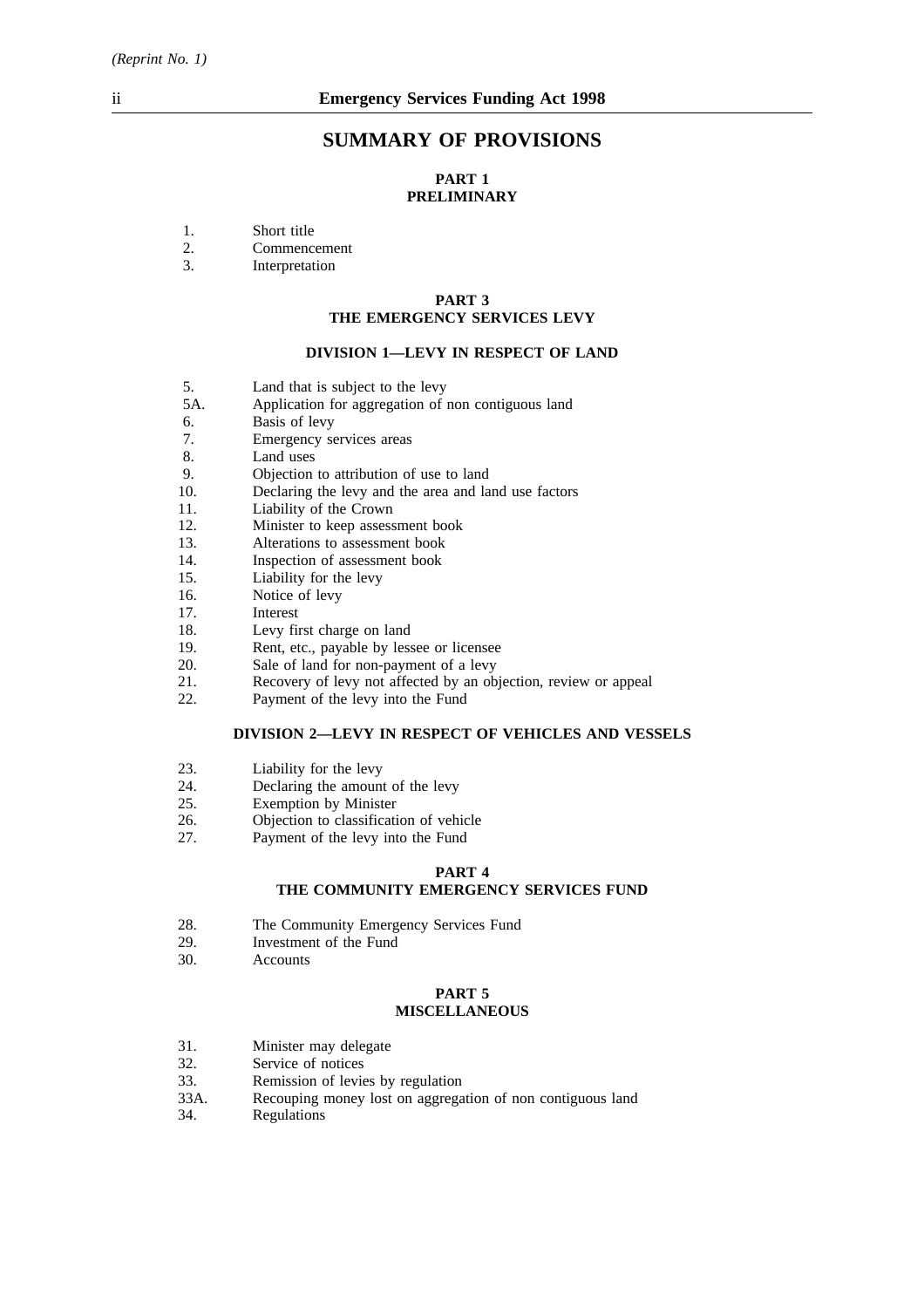# **SCHEDULE 1**

*Emergency Services Areas*

**SCHEDULE 2**

*Amendment of Other Acts and Transitional Provisions*

**APPENDIX LEGISLATIVE HISTORY**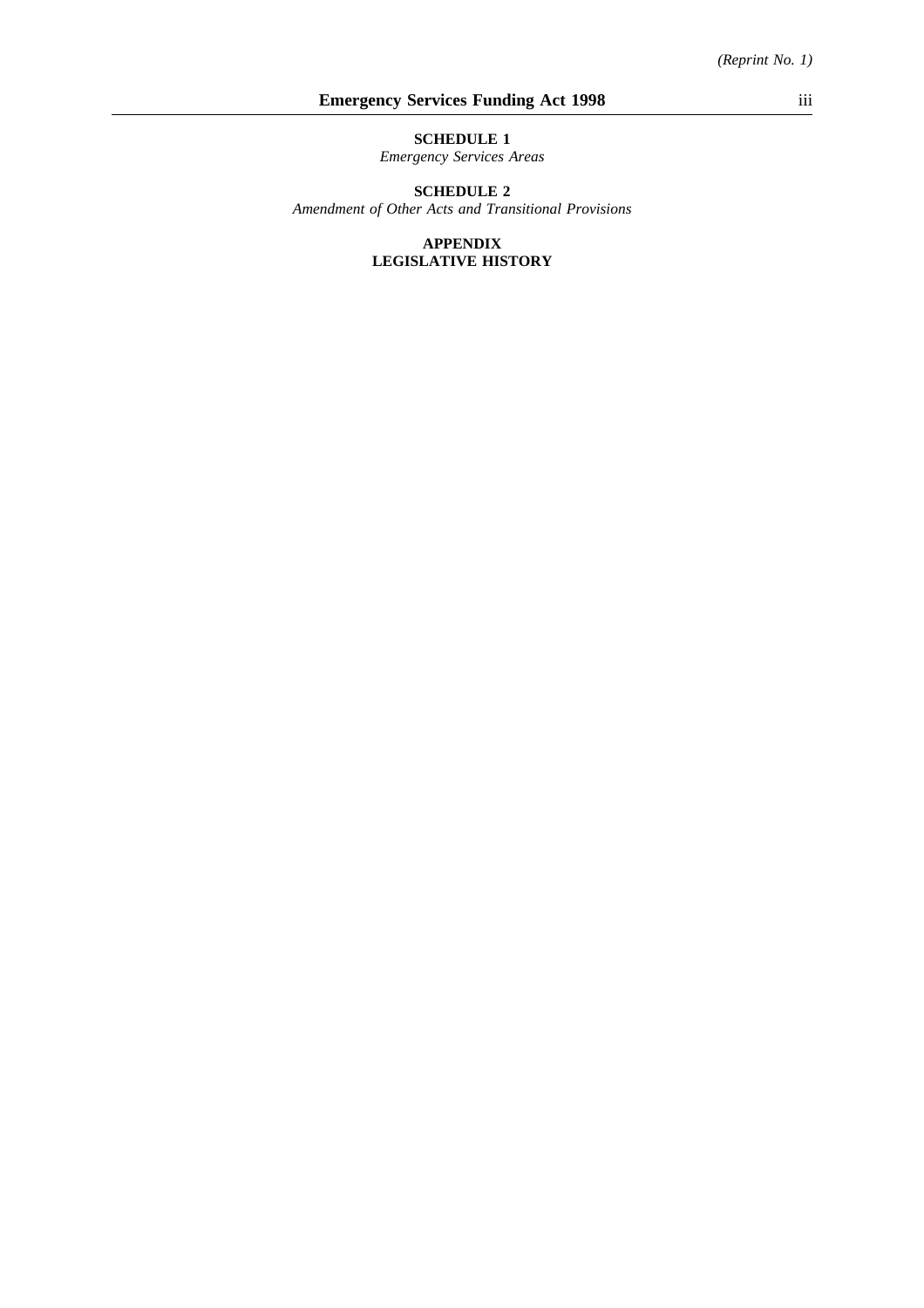# **EMERGENCY SERVICES FUNDING ACT 1998**

being

Emergency Services Funding Act 1998 No. 63 of 1998 [Assented to 10 September  $1998$ ]<sup>1</sup>

as amended by

Emergency Services Funding (Miscellaneous) Amendment Act 1999 No. 61 of 1999 [Assented to 19 August  $1999$ <sup>2</sup>

*NOTE:*

*Asterisks indicate repeal or deletion of text.*

*For the legislative history of the Act see Appendix.*

<sup>&</sup>lt;sup>1</sup> Came into operation (except ss. 3-9, 11-22, 26-34, Scheds. 1 & 2) 13 May 1999; ss. 3-9, 11-22, 26-34, Scheds.1&2 came into operation 30 June 1999: *Gaz*. 13 May 1999, p. 2502.

<sup>&</sup>lt;sup>2</sup> Came into operation (except ss. 4, 9(b)-(e)) 30 June 1999: s. 2(1); ss. 4, 9(b)-(e) came into operation 19 August 1999: s. 2(2).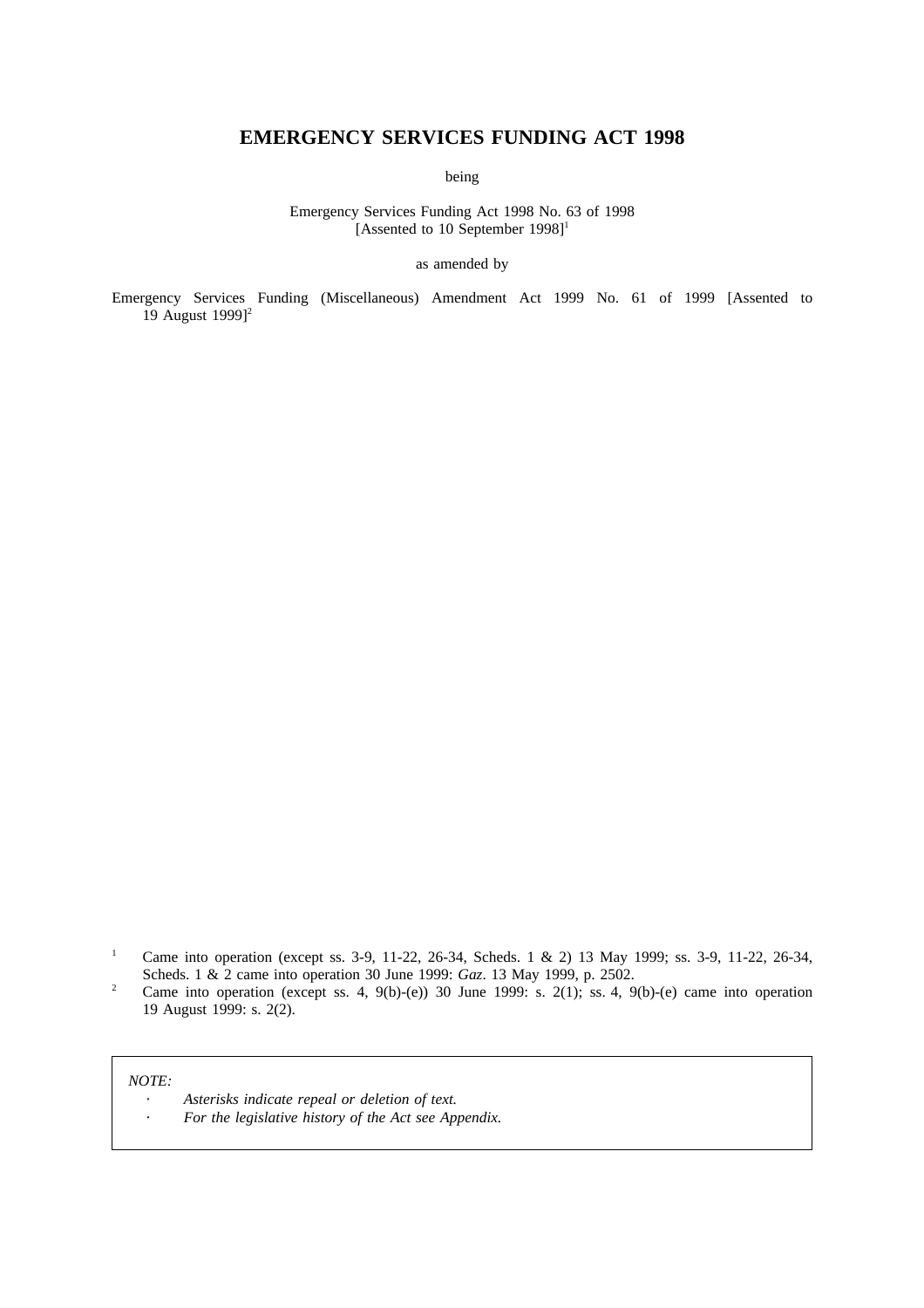**An Act to impose a levy for the provision of emergency services; to establish the Community Emergency Services Fund; to amend the Country Fires Act 1989, the South Australian Metropolitan Fire Service Act 1936 and the Valuation of Land Act 1971; and for other purposes.**

The Parliament of South Australia enacts as follows:

# **PART 1 PRELIMINARY**

#### **Short title**

**1.** This Act may be cited as the *Emergency Services Funding Act 1998*.

#### **Commencement**

**2.** This Act will come into operation on a day to be fixed by proclamation.

#### **Interpretation**

**3.** (1) In this Act, unless the contrary intention appears—

"**the area factor**" means the factor for each of the emergency services areas declared by notice under section 10;

"**contiguous land**"—*see subsections (2) and (3)*;

"**emergency service**" means—

*(a)* a service of the kind provided by—

- (i) the Country Fire Service;
- (ii) the South Australian Metropolitan Fire Service;
- (iii) the State Emergency Service South Australia;
- (iv) Surf Life Saving South Australia Inc.;
- (v) a body or organisation that is a member of Volunteer Marine Rescue S.A. Incorporated; or
- *(b)* a service provided by the South Australian Police Department—
	- (i) of a kind referred to in paragraph *(a)*; or
	- (ii) to assist a body or organisation referred to in paragraph *(a)* in providing such a service; or
- *(c)* a service or other activity incidental or related to a service of a kind referred to in paragraphs *(a)* or *(b)*;

"**emergency services area**" means an area prescribed by or under section 7;

"**the Fund**" means the Community Emergency Services Fund established by this Act;

"**the land use factor**" means the factor for each of the land uses referred to in section 8(1) declared by notice under section 10;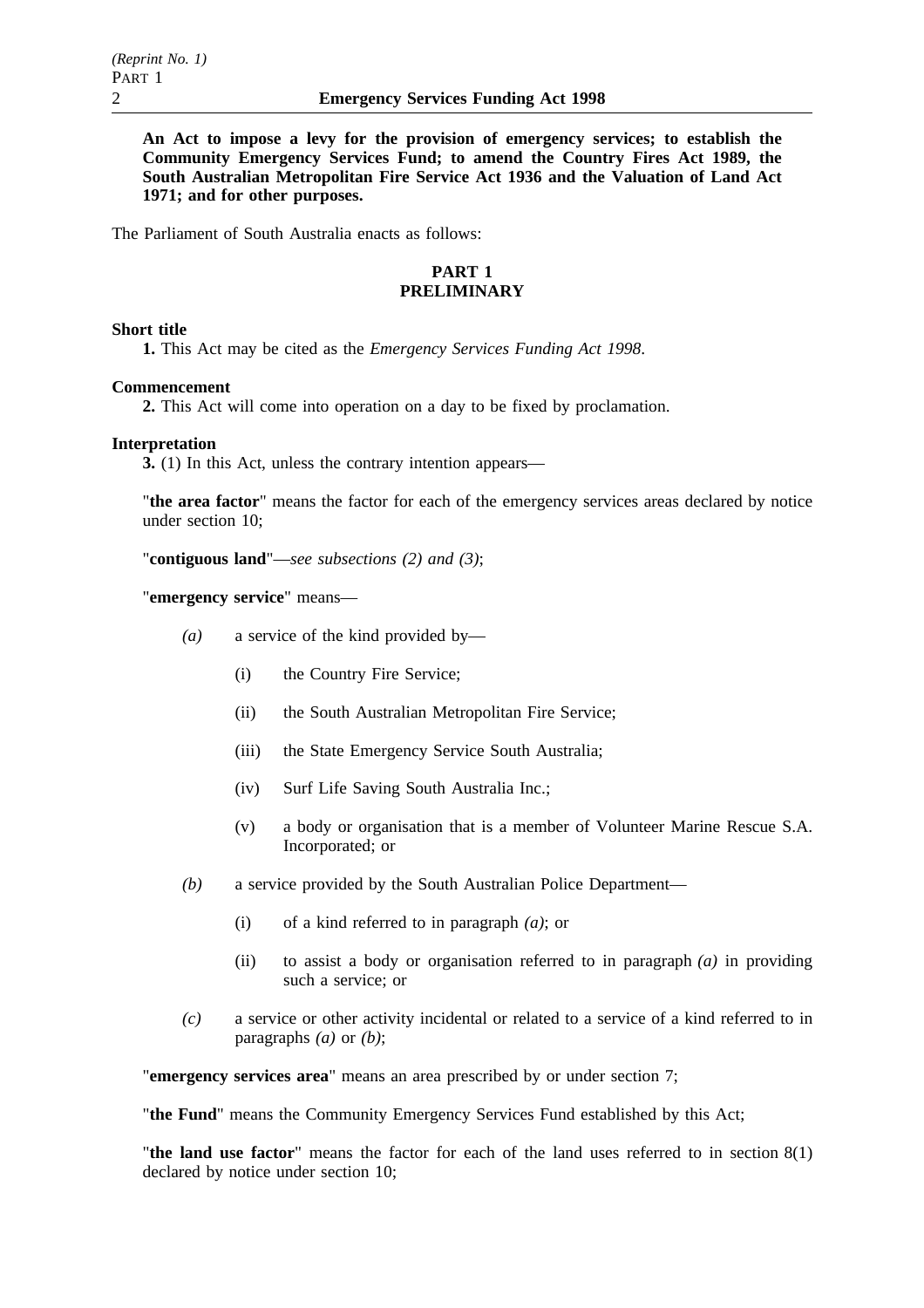"**Motor Accident Commission**" means the Motor Accident Commission continued in existence by the *Motor Accident Commission Act 1992*;

"**motor vehicle**" means a motor vehicle that is required to be registered under the *Motor Vehicles Act 1959*;

"**owner**" of land means—

- *(a)* where the land has been granted in fee simple—
	- (i) in the case of land that is subject to a life estate—the holder of the life estate;
	- (ii) in any other case—the holder of the estate in fee simple in the land;
- *(b)* in relation to dedicated land within the meaning of the *Crown Lands Act 1929* that has not been granted in fee simple but which is under the care, control and management of a Minister, body or other person—the Minister, body or other person;
- *(c)* in relation to land dedicated by or under any other Act being land that has not been granted in fee simple but which is under the care, control and management of a Minister, body or other person—the Minister, body or other person;
- *(d)* where the land is unalienated land of the Crown—the Crown;
- *(e)* where the land is held from the Crown under lease, licence or agreement to purchase—
	- (i) if the lease, licence or agreement confers a right to occupy the land—the person entitled to the right of occupation;
	- (ii) in any other case—the Crown,

and includes any person who has arrogated to himself or herself (whether lawfully or unlawfully) the rights of an owner of the land;

"**vessel**" means a vessel that is required to be registered under the *Harbors and Navigation Act 1993*.

(1a) Where unalienated land of the Crown is held from the Crown under a licence, the ownership of the land for the purposes of this Act will be determined in accordance with paragraph *(e)* of the definition of "**owner**" in subsection (1) and not in accordance with paragraph *(d)* of that definition.

(2) For the purposes of this Act, pieces of land will be taken to be contiguous if they abut one another at any point or if they are separated only by—

- *(a)* a street, road, lane, footway, court, railway, thoroughfare or travelling stock route; or
- *(b)* a reserve or other similar open space dedicated for public purposes.

(3) For the purposes of subsection (2) pieces of land will be taken to be separated by intervening land if a line projected at right angles from any point on the boundary of one of them with the intervening land would intersect a boundary of the other with the intervening land.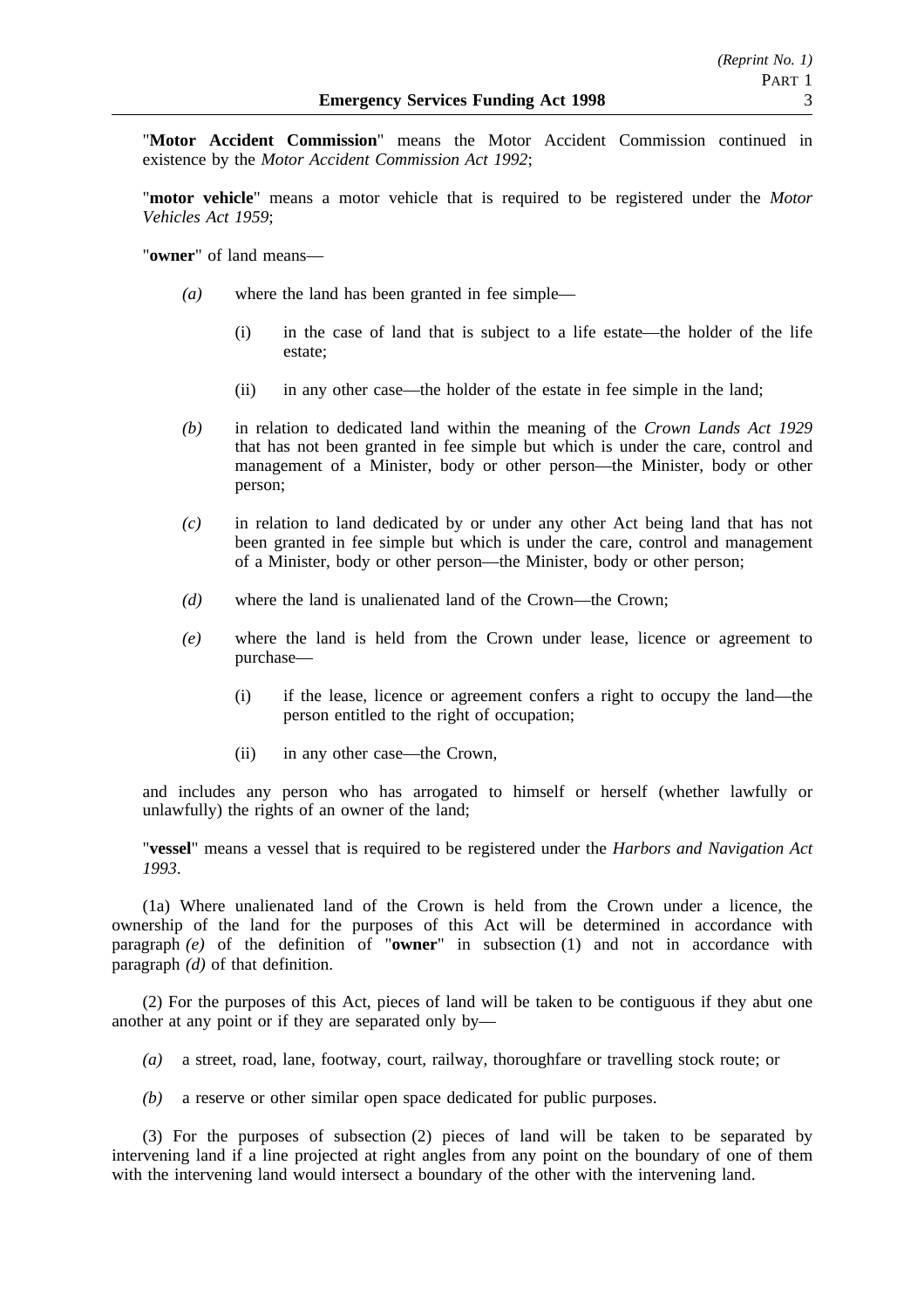(4) A reference in this Act to the use of land is a reference to the predominant use of the land.

\*\*\*\*\*\*\*\*\*\*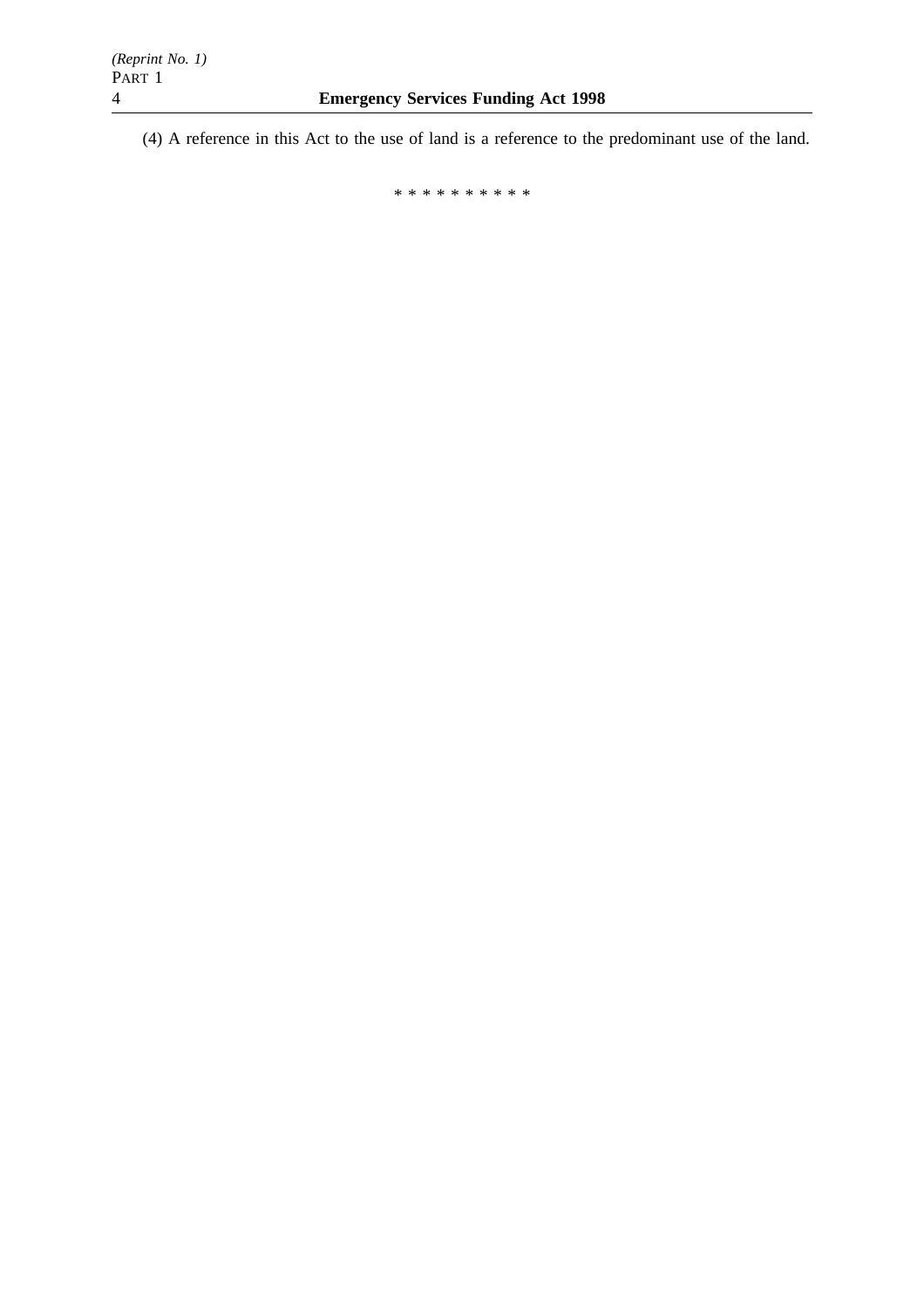# **PART 3 THE EMERGENCY SERVICES LEVY**

# **DIVISION 1—LEVY IN RESPECT OF LAND**

### **Land that is subject to the levy**

**5.** (1) Subject to this Division, an emergency services levy may be assessed by the Minister against all land in the State in respect of each financial year.

(2) The levy may be assessed against—

- *(a)* any piece or section of land subject to separate ownership or occupation; or
- *(b)* any aggregation of contiguous land subject to the same ownership or occupation; or
- *(c)* any aggregation of land pursuant to subsection (2a).

(2a) Where two or more pieces or sections of land or aggregations of contiguous land are not contiguous they may be aggregated for the purposes of subsection  $(2)(c)$  if—

- *(a)* the owner or occupier of all of the land concerned is the same person; and
- *(b)* all of the land is used to carry on the business of primary production and is managed as a single unit for that purpose; and
- *(c)* all of the land is either situated in the area of the same council under the *Local Government Act 1934* or is situated in a part of the State that is not in the area of a council.

(3) Where land that is subject to separate assessment in accordance with subsection (2) is situated partly in one emergency services area and partly in another, the levy may be separately assessed against the parts of the land situated in different areas.

(4) Where different parts of land that is subject to separate assessment in accordance with subsection (2) are used for different purposes referred to in section 8, the levy may be separately assessed against each of those parts.

- (5) Where land is divided by a strata plan under the *Strata Titles Act 1988*—
- *(a)* the levy will be assessed against the units but not against the common property; but
- *(b)* the equitable interest in the common property that attaches to each unit will be regarded, for the purpose of valuation, as part of the unit.

(6) Where land is divided by a primary, secondary or tertiary plan of community division under the *Community Titles Act 1996*—

- *(a)* in the case of the division of land by a primary plan—the levy will be assessed against the primary lots that are not divided by a secondary plan and against the development lot or lots (if any);
- *(b)* in the case of the division of land by a secondary plan—the levy will be assessed against the secondary lots that are not divided by a tertiary plan and against the development lot or lots (if any);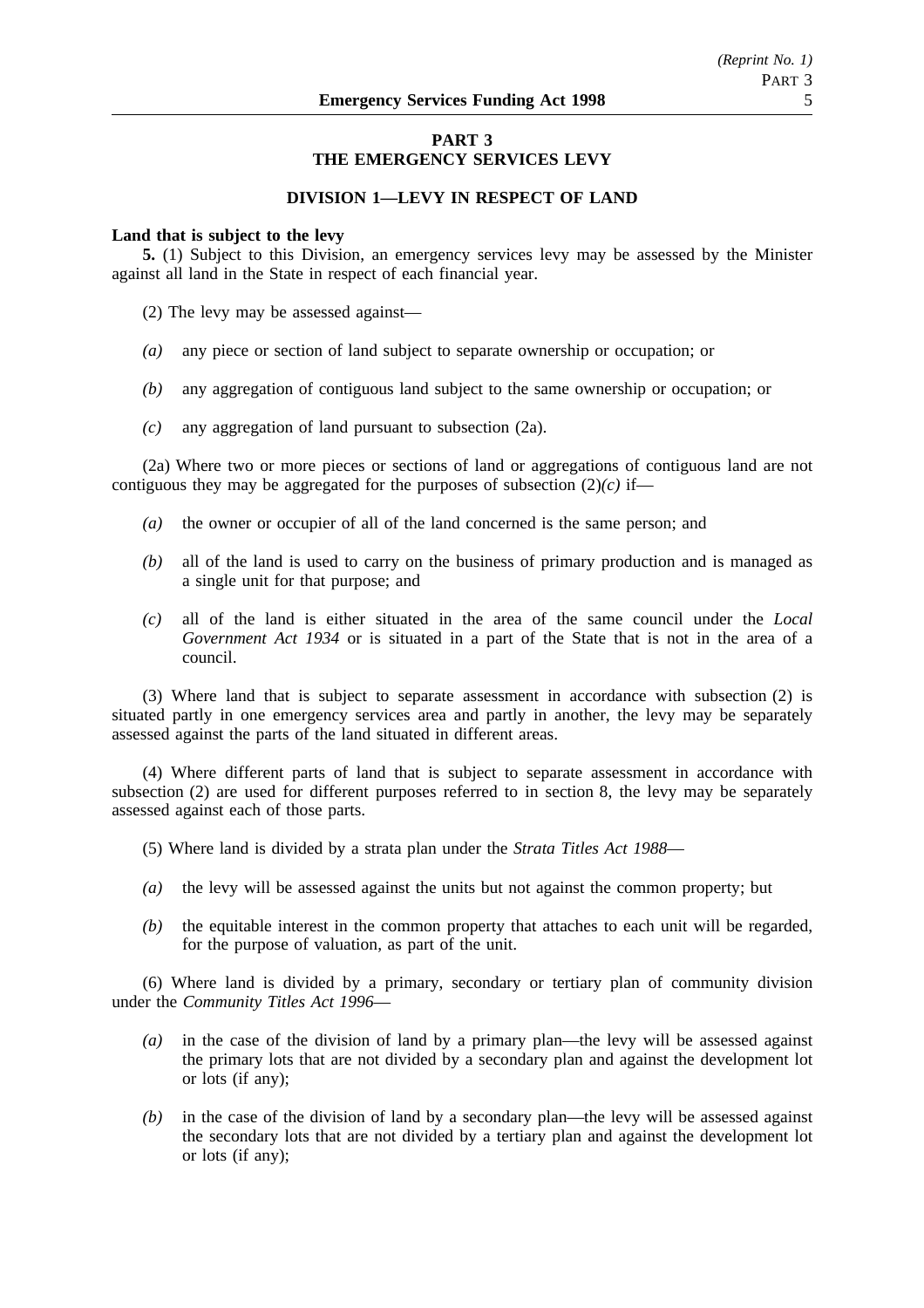*(c)* in the case of the division of land by a tertiary plan—the levy will be assessed against the tertiary lots and the development lot or lots (if any).

(7) Where land is divided by a primary, secondary or tertiary plan of community division under the *Community Titles Act 1996*—

- *(a)* in the case of the division of land by a primary plan—where the use of the common property or part of it is, in the opinion of the Valuer-General, reasonably incidental to the use of one or more of the primary lots, the levy will not be assessed against the common property, or that part of it, but the interest in the common property, or that part of it, that attaches to each primary lot will be regarded for the purposes of valuation as part of the lot;
- *(b)* in the case of the division of land by a secondary plan—where the use of the common property or part of it is, in the opinion of the Valuer-General, reasonably incidental to the use of one or more of the secondary lots, the levy will not be assessed against the common property, or that part of it, but the interest in the common property, or that part of it, (and in the common property of the primary scheme referred to in paragraph *(a)* (if any)) that attaches to each secondary lot will be regarded for the purposes of valuation as part of the lot;
- *(c)* in the case of the division of land by a tertiary plan—where the use of the common property or part of it is, in the opinion of the Valuer-General reasonably incidental to the use of one or more of the tertiary lots, the levy will not be assessed against the common property, or that part of it, but the interest in the common property, or that part of it, (and in the common property of the primary and secondary schemes referred to in paragraphs *(a)* and *(b)* (if any)) that attaches to each tertiary lot will be regarded for the purposes of valuation as part of the lot.

(8) Where land is divided by a primary, secondary or tertiary plan of community division under the *Community Titles Act 1996* and the use of common property or any part of it is not, in the opinion of the Valuer-General, reasonably incidental to the use of any of the community lots, the levy will be assessed against the common property or that part of it and the relevant community corporation is liable for the levy as though it were the owner of the common property.

(9) If a valuation of land subject to separate assessment under this Act has not been made or adopted by the Valuer-General under the *Valuation of Land Act 1971*, the Valuer-General must make or adopt a valuation of that land under that Act.

(10) Residential land held from the South Australian Housing Trust under a lease, licence or agreement to purchase is exempt from the imposition of a levy under this Division.

# **Application for aggregation of non contiguous land**

**5A.** (1) The owner or occupier of land may apply to the Minister for the aggregation of non contiguous land for the purposes of section 5(2)*(c)*.

- (2) The application must—
- *(a)* be in writing; and
- *(b)* be received by the Minister on or before 31 March immediately preceding the first financial year to which the aggregation of the land will relate (an application in respect of the 1999/2000 financial year must be received on or before 30 November 1999).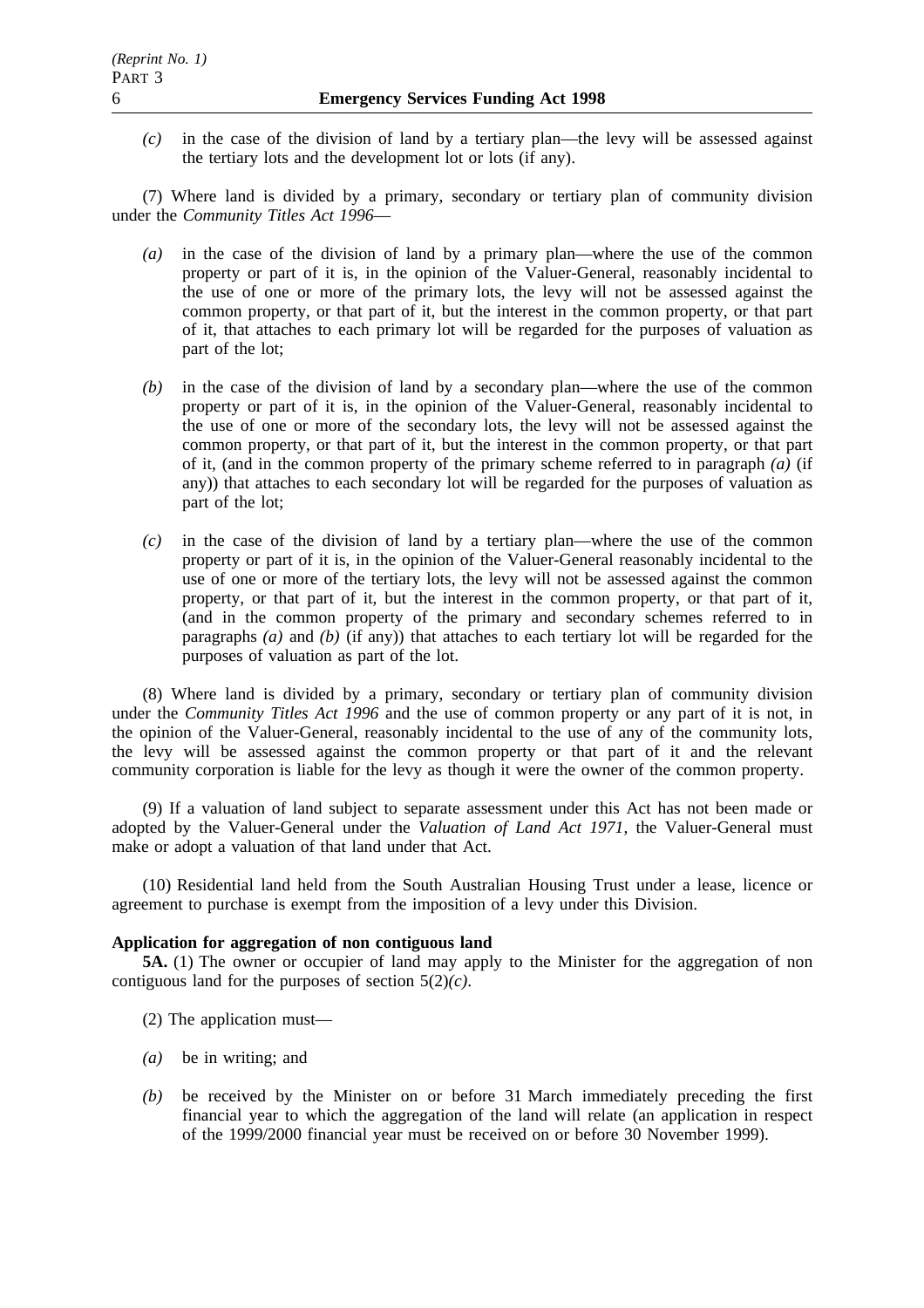(3) The applicant must provide the Minister with such information and evidence as the Minister reasonably requires to consider the application.

(4) The Minister must serve notice of his or her decision on the applicant and, if the application is refused, the notice must include the Minister's reasons for refusing the application.

(5) An applicant may appeal against the Minister's refusal to the Administrative and Disciplinary Division of the District Court.

(6) The appeal must be made within 28 days after the notice is served on the applicant under subsection (4).

(7) If the basis on which land is aggregated for assessment purposes under section  $5(2)(c)$ ceases to exist, the owner of the land must immediately inform the Minister of that fact.

Maximum penalty: \$2 500.

#### **Basis of levy**

**6.** (1) A levy may consist of—

- *(a)* an amount payable in respect of each dollar of the value of land subject to assessment under this Act; or
- *(b)* a fixed charge; or
- *(c)* two separate components, one being the amount referred to in paragraph *(a)* and the other a fixed charge under paragraph *(b)*.

(2) The value of the land for the purposes of subsection (1) is determined by multiplying its capital value by the area factor and the land use factor for the land.

(3) The capital value of land for the purposes of subsection (2) is the capital value of the land as at 1 July in the financial year to which the levy relates determined or adopted by the Valuer-General under the *Valuation of Land Act 1971*.

#### **Emergency services areas**

**7.** (1) The State is divided into the following emergency services areas for the purpose of determining the area factor:

- *(a)* "Greater Adelaide" being the combined areas of the councils listed in schedule 1 comprising Metropolitan Adelaide and the Adelaide hills;
- *(b)* "Regional area 1" being the areas of the cities and towns listed in schedule 1;
- *(c)* "Regional area 2" being that part of the State that is within the area of a council but is not part of Greater Adelaide or Regional area 1;
- *(d)* "Regional area 3" being that part of the State that is not within the area of a council.
- (2) The Governor may, by proclamation—
- *(a)* revoke one or more of the areas into which the State is divided by this section (or by a proclamation under this subsection) and reconstitute the part of the State affected as one or more emergency services areas for the purposes of this Act; or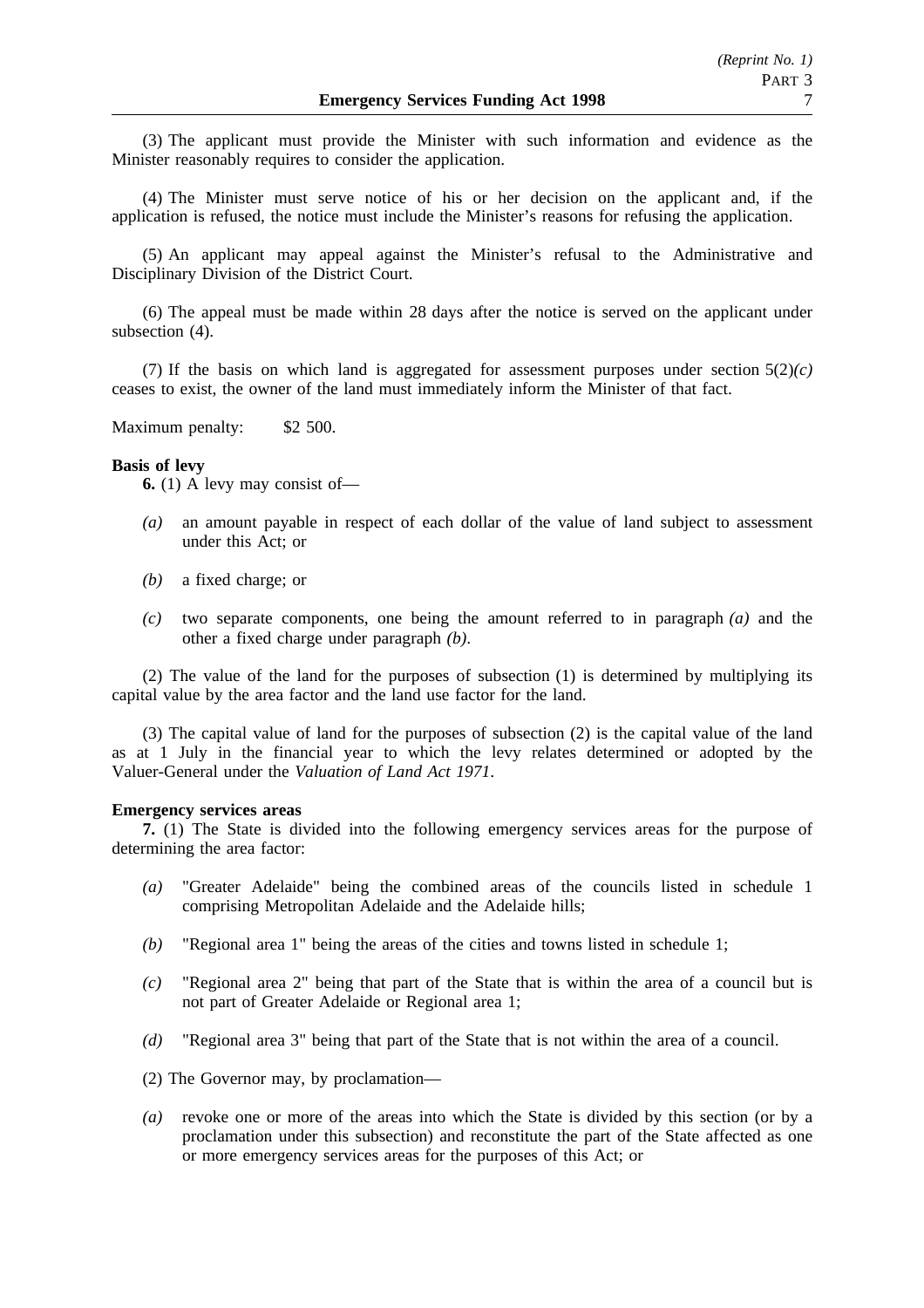*(b)* vary the boundaries of two or more emergency services areas.

(3) For the purposes of determining the amount of the levy payable in respect of land, the land will be taken to be situated in the emergency services area in which it was situated on 1 July in the financial year to which the levy relates.

#### **Land uses**

**8.** (1) The following land uses are prescribed for the purposes of determining the land use factor:

- *(a)* commercial;
- *(b)* industrial;
- *(c)* residential;
- *(d)* rural;
- *(e)* all uses other than those referred to in paragraphs *(a)*, *(b)*, *(c)* or *(d)*.

(2) Land will be taken to be used for one of the purposes referred to in subsection (1) if, in the opinion of the Valuer-General, it is being predominantly used for that purpose on the relevant day.

(3) Land (except vacant land) that was not being used on the relevant day will be taken to be used for the purpose for which it was last used on a continuing basis.

(4) Vacant land that is not used for any purpose and that would not, but for this subsection, fall within paragraph *(d)* of subsection (1) will be taken to fall within that paragraph whether it is situated in a rural area or in any other part of the State.

(5) In this section—

"**commercial**" use of land means a use of land defined by the *Local Government Regulations* as "**commercial shop**", "**commercial office**" or "**commercial other**";

"**industrial**" use of land means a use of land defined by the *Local Government Regulations* as "**industry light**" or "**industry other**";

"**the Local Government Regulations**" means the *Local Government (Land Use) Regulations 1989*;

"**the relevant day**" in respect of a financial year specified in a notice under section 10(1) means the day (whether occurring on, before or after the day on which the notice is published in the *Gazette*) specified in the notice as the relevant day in respect of that year;

"**residential**" use of land means a use of land defined by the *Local Government Regulations* as "**residential**";

"**rural**" use of land means a use of land defined by the *Local Government Regulations* as "**primary production**".

# **Objection to attribution of use to land**

**9.** (1) The owner of land may object to the attribution of a particular use to the land by the Valuer-General.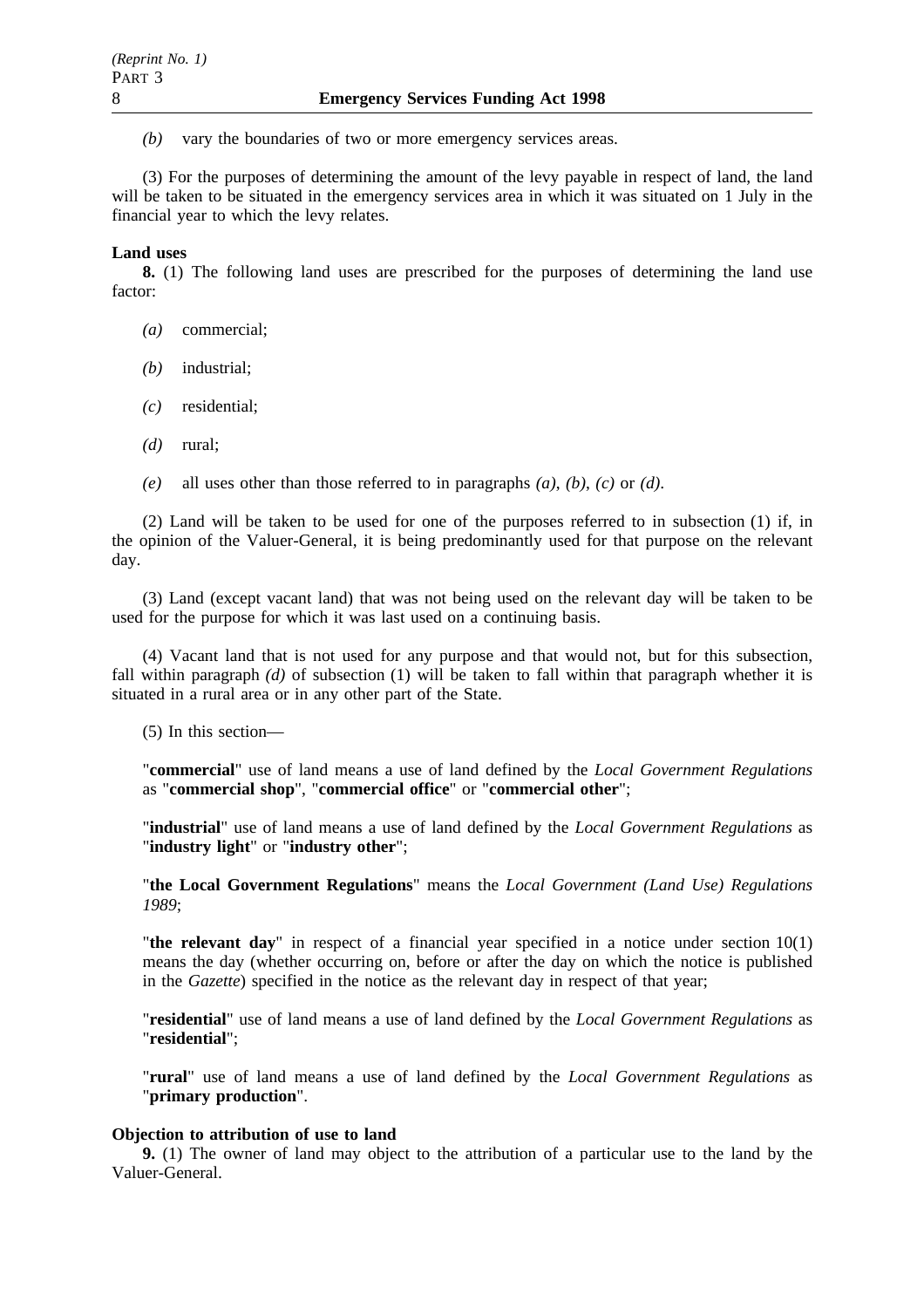(2) The objection must be made to the Minister and must—

- *(a)* be in writing; and
- *(b)* set out—
	- (i) the grounds of the objection; and
	- (ii) the land use that should, in the objector's opinion, be attributed to the land; and
- *(c)* be served on the Minister within 60 days after the objector receives notice under section 16 of the levy payable by him or her.

(3) The Minister may decide any such objection as he or she thinks fit and must notify the objector in writing of his or her decision and the reasons for it.

(4) If the objector is dissatisfied with the Minister's decision, he or she may, subject to the relevant rules of the Supreme Court, appeal against the decision to the Land and Valuation Court.

(5) Except as provided by this section, the attribution of a particular land use to land under this Division cannot be challenged.

(6) The determination of an objection under this section only affects the attribution of a use to land for the purposes of this Act.

#### **Declaring the levy and the area and land use factors**

**10.** (1) The Governor may, by notice published in the *Gazette* on the recommendation of the Minister, declare—

- *(a)* the levy; and
- *(b)* where the levy, or a component of the levy, is an amount payable in respect of each dollar of the value of land—
	- (i) the area factor for each of the emergency services areas; and
	- (ii) the land use factor for each of the land uses referred to in section  $8(1)$ ; and
	- (iii) the relevant day for the purposes of section 8,

for the financial year specified in the notice.

(2) Where the levy, or a component of the levy, is a fixed charge, the amount of the charge must be the same for each piece, section or aggregation of contiguous land subject to separate assessment that is situated in the same emergency services area.

(3) The notice must be published before the commencement of the financial year to which it relates.

(4) The Minister must, before making a recommendation to the Governor under subsection (1), determine—

*(a)* the amount that, in the Minister's opinion, needs to be raised by means of the levy under this Division to fund emergency services in the relevant financial year; and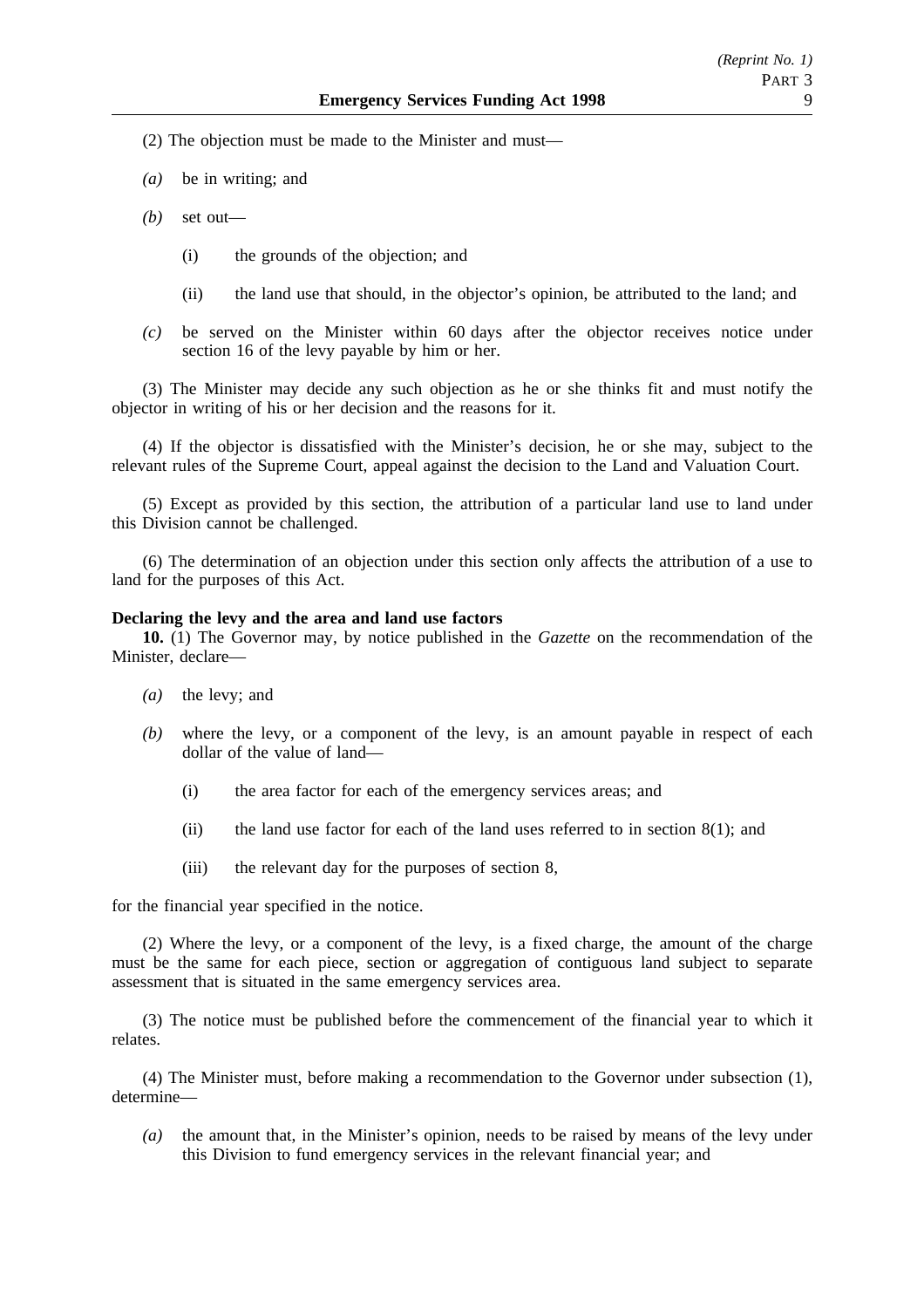- *(b)* the amounts to be expended in that financial year for various kinds of emergency services and the other purposes referred to in section 28(4); and
- *(c)* as far as practicable, the extent to which the various parts of the State will benefit from the application of that amount.

(5) Before making a recommendation to the Governor under subsection (1) as to the amount of the levy and the values of the area factors and the land use factors to be included in the notice published under that subsection and before making the determinations under subsection (4), the Minister must refer to the Economic and Finance Committee of Parliament a written statement setting out the determinations that the Minister proposes making under subsection (4) in respect of the relevant financial year and must not make recommendations to the Governor under subsection (1) or determinations under subsection (4) until the Committee has reported to Parliament or has failed to report within the time required by subsection (5a).

(5a) It is a function of the Economic and Finance Committee of Parliament to enquire into, consider and report on the Minister's statement within 21 days after it is referred to the Committee under subsection (5).

(6) A notice published under subsection (1) must—

- (a) include a statement of the amount determined by the Minister under subsection  $(4)(a)$ ; and
- *(b)* include a description of the method used in determining that amount;

\*\*\*\*\*\*\*\*\*\*

(7) The Minister must, as soon as practicable after the publication of a notice under subsection (1), cause a copy of the notice to be laid before both Houses of Parliament.

(8) After the first notice declaring a levy under subsection (1) has been published in the *Gazette*, the Governor must not declare a further levy under that subsection in respect of a subsequent year unless—

- *(a)* the amount of the levy is the same as, or less than, the amount of the levy declared by the first notice; or
- *(b)* the notice declaring the levy has been authorised by a resolution passed by both Houses of Parliament.

(9) No proceedings for judicial review or for a declaration, injunction, writ, order or other remedy may be brought before a court, tribunal or other person or body to challenge or question the amount of the levy or the value of the area factor or the land use factor declared in a notice under subsection (1).

## **Liability of the Crown**

**11.** (1) The Crown is exempt from paying the levy for a financial year in respect of the land referred to in subsection (2) if it has paid into the Community Emergency Services Fund in respect of that year an amount that is equivalent to 11 per cent of the amount determined by the Minister under section  $10(4)(a)$  for that year.

- (2) The land to which subsection (1) relates is—
- *(a)* unalienated land of the Crown (but only if the Crown is the owner of the land as defined in section 3);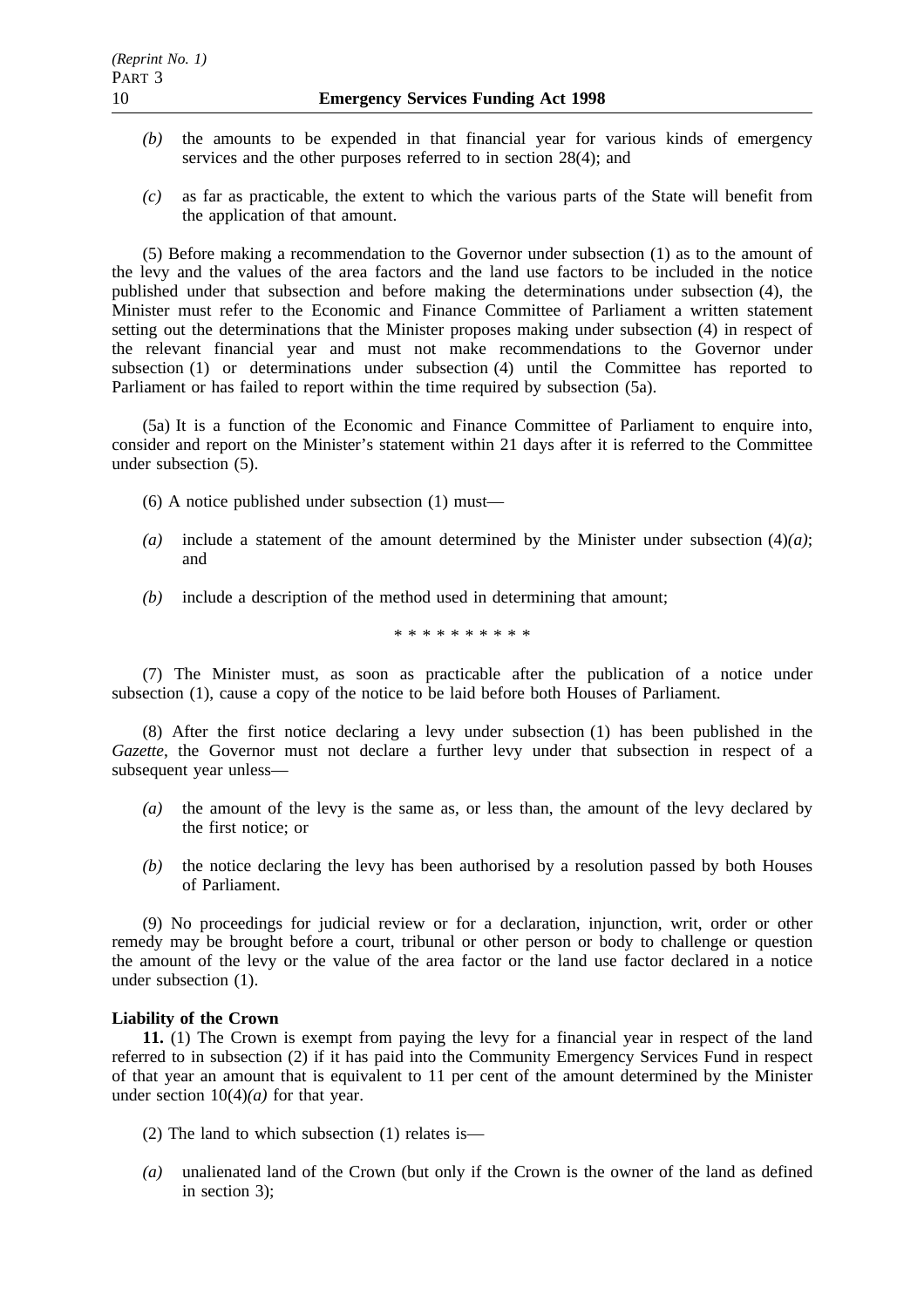- *(b)* land vested in a Minister of the Crown or that is dedicated land under the care, control and management of a Minister of the Crown;
- *(c)* land vested in any other agency or instrumentality of the Crown, or that is dedicated land under the care, control and management of an agency or instrumentality of the Crown, except those agencies or instrumentalities excluded by proclamation under subsection (3);
- *(d)* land held from the Crown under lease, licence or agreement to purchase (but only if the Crown is the owner of the land as defined in section 3).

(3) The Governor may, by proclamation, exclude an agency or instrumentality of the Crown from the operation of subsection (2)*(c)*.

(4) The Governor may, by subsequent proclamation, vary or revoke a proclamation under this section.

(5) This section expires on 30 June 2002.

## **Minister to keep assessment book**

**12.** (1) The Minister must ensure that a record (the "assessment book") is kept in which is entered—

- $(a)$ 
	- (i) a brief description of each separate piece or section of land or aggregation of contiguous land that is subject to separate assessment for the emergency services levy under this Act; and
	- (ii) the capital value for the time being determined or adopted by the Valuer-General of that land; and
- *(b)* the name and address of the owner of the land; and
- *(c)* the land use of the land; and
- *(d)* such other information as may be prescribed by regulation.

(2) Notwithstanding subsection (1), where the Minister is satisfied that the inclusion in the assessment book of the name or address of any person would place at risk the personal safety of that person, a member of that person's family or any other person, the Minister may suppress the name or address from the assessment book.

(3) Where the Minister is satisfied that a person's address is suppressed from the roll under the *Electoral Act 1985*, the Minister may—

- *(a)* where the person's residential address is included in respect of land that the person owns but does not occupy—suppress the person's residential address from the assessment book;
- *(b)* where the person's residential address is land described in the assessment book—suppress the person's name from the assessment book in relation to that land.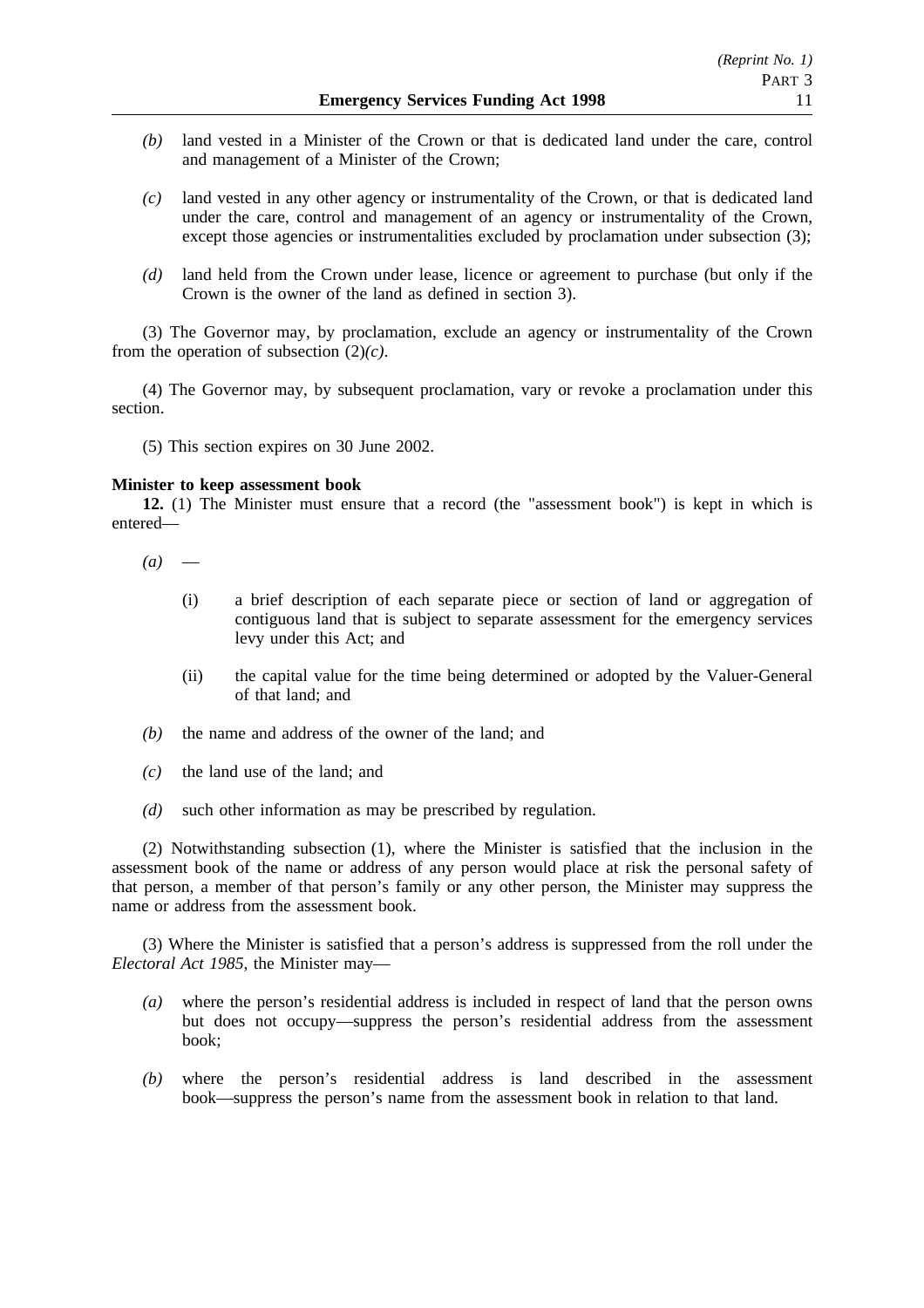- (4) The assessment book may—
- *(a)* be kept in any form (whether in the form of a book or not) that allows for the accurate recording of information and easy access to that information;
- *(b)* be kept in different parts at different places;
- *(c)* where the Minister delegates the duty to keep the assessment book—be kept in different parts by different persons.

(5) The Minister may make any alteration to the assessment book that may be necessary to keep the book in a correct and up to date form.

(6) The Minister may require a council or any other person who has information that is necessary or useful for—

- *(a)* the purpose of compiling the assessment book and keeping it in an up to date form; or
- *(b)* any other purpose related to the administration of this Act,

to provide that information to the Minister (or to any other person nominated by the Minister) in the form specified by the Minister.

#### **Alterations to assessment book**

**13.** (1) Application may be made to the Minister for an alteration of the assessment book by an owner of land on the ground that particular information entered in the assessment book is incorrect or has not been recorded in accordance with this Act.

(2) An application under subsection (1) must be made in a manner and form approved by the Minister.

(3) A person who is dissatisfied with the decision of the Minister on an application may apply to the Supreme Court for an order for rectification of the assessment book.

#### **Inspection of assessment book**

- **14.** A person is entitled, on payment of a fee fixed by the Minister—
- *(a)* to inspect the assessment book during ordinary office hours; or
- *(b)* to a copy of an entry made in the assessment book.

#### **Liability for the levy**

**15.** (1) The person who is the owner of land at 12.01 a.m. on 1 July in the financial year for which a levy has been declared is liable to pay the levy to the Minister.

(2) Two or more persons who own the same land are jointly and severally liable for the levy in respect of that land and are entitled to contribution between each other in proportion to the value of their respective interests in the land.

(3) A subsequent owner of land is liable for a levy, or a part of a levy, in respect of that land that has not been paid by the person or persons primarily liable under subsection  $(1)$  or  $(2)$ .

- (4) A subsequent owner who has paid the whole or part of a levy is entitled to recover—
- *(a)* the amount paid from the person primarily liable or, if there are two or more such persons, from any one or more of them;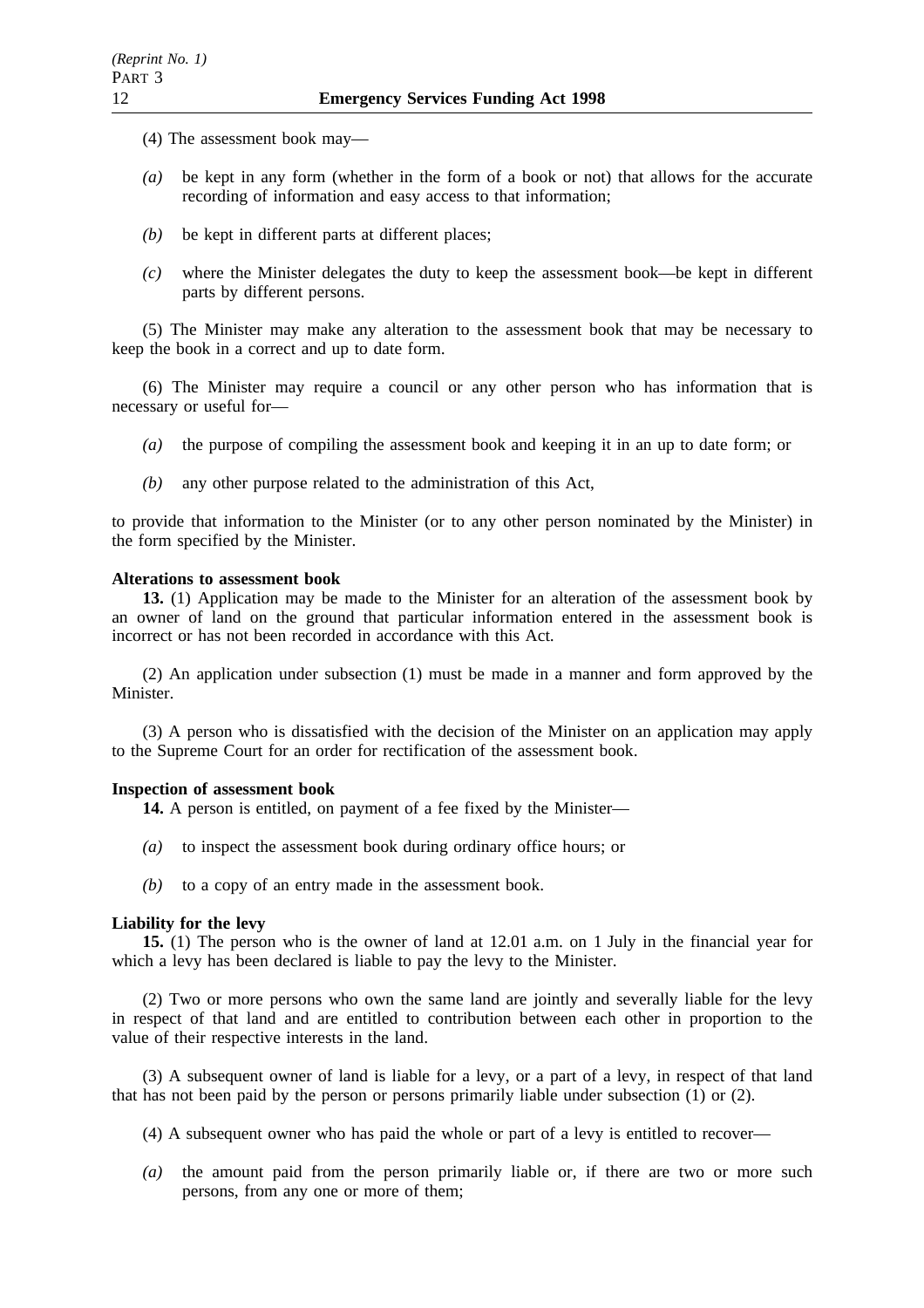*(b)* a part of the amount paid from his or her co-owner (if any) that is in proportion to the value of their respective interests in the land.

(5) A subsequent owner who has paid an amount to his or her co-owner under subsection  $(4)(b)$  is entitled to recover that amount from the person primarily liable or, if there are two or more such persons, from any one or more of them.

(6) In this section—

"**subsequent owner**" of land includes a person who has ceased to be an owner of the land.

## **Notice of levy**

**16.** (1) The Minister must serve notice of the amount of the levy that is payable in respect of land for a financial year on the person who was the owner of the land at 12.01 a.m. on 1 July in that year.

(2) The notice must state—

- *(a)* the amount of the levy; and
- *(b)* the area factor and the land use factor applicable to the land; and
- *(c)* the capital value of the land; and
- *(d)* the date (being at least 28 days after the notice is served) by which the levy must be paid; and
- *(e)* such other information as is required by regulation.

(3) Where there are two or more owners of land, service of the notice on one of them will be taken to be service on both or all of them.

(4) The notice required to be served under this section may be served as a separate notice or, with the approval of the Minister, as part of any other notice served by a public authority or other person.

(5) Where the same person owns two or more pieces, sections or aggregations of contiguous land subject to separate assessment, separate notices or one combined notice may be served on the owner.

# **Interest**

**17.** (1) Interest accrues—

- *(a)* on an unpaid levy; and
- *(b)* on unpaid interest,

in accordance with the regulations.

(2) A person who is liable to pay a levy is also liable to pay interest that accrues, or has accrued, on or in relation to the levy under this section.

## **Levy first charge on land**

**18.** (1) An unpaid levy and unpaid interest in relation to the levy are a first charge on the land in relation to which the levy is payable.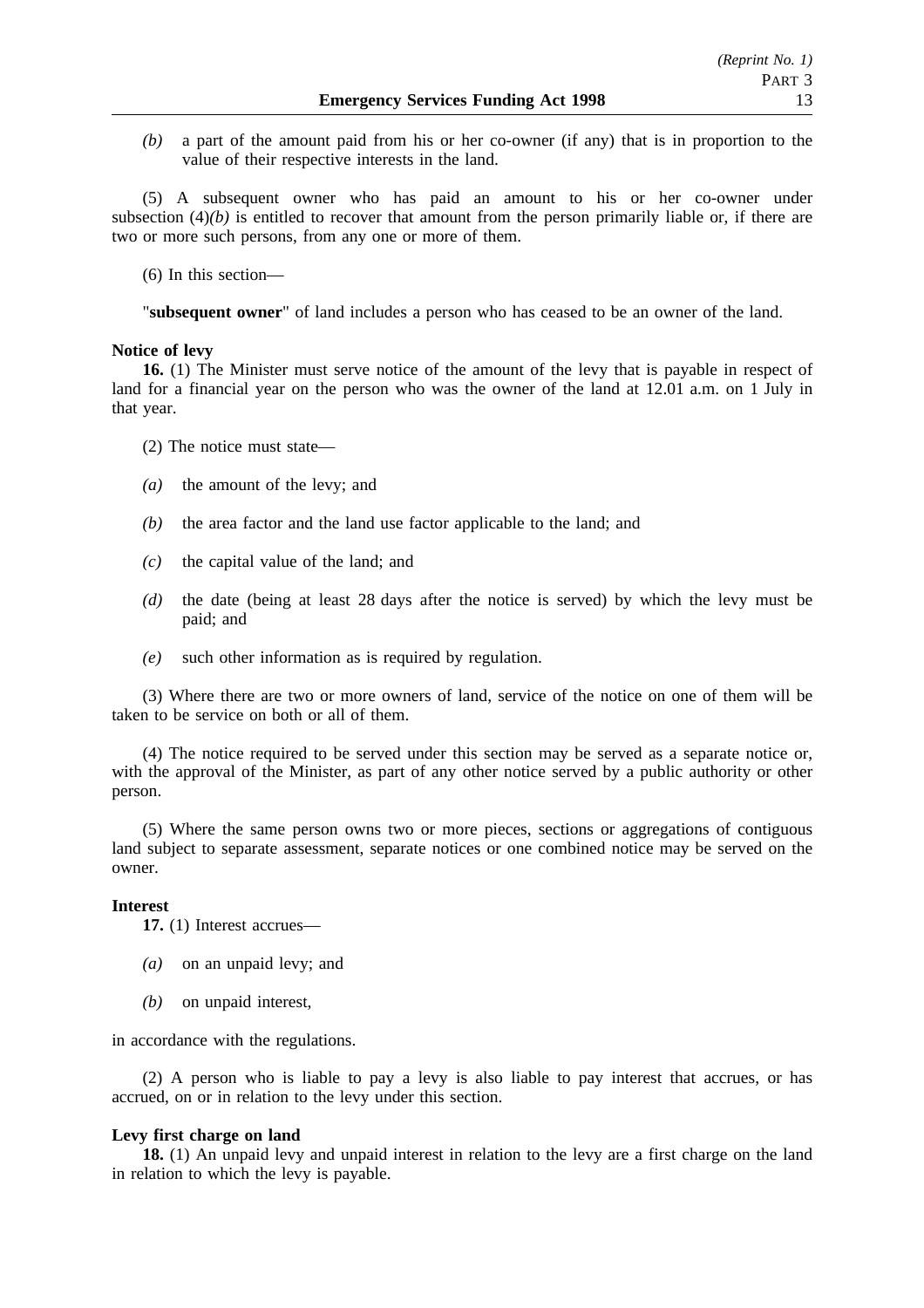(2) Where a levy is assessed against the common property, or part of the common property, of a community scheme under the *Community Titles Act 1996*, the levy is not a charge on the common property but is, instead, a charge on each of the community lots of the community scheme.

# **Rent, etc., payable by lessee or licensee**

**19.** (1) The Minister may, by written notice to a lessee or licensee of land in respect of which a levy has fallen due, require him or her to pay to the Minister any rent or other consideration payable under the lease or licence in satisfaction of the liability for the levy.

(2) Where the Minister gives a notice under subsection (1), an additional charge of five per cent of the amount in arrears is payable and recoverable as part of the levy.

- (3) The Minister may remit the charge payable under subsection (2) in whole or in part.
- $(4)$  If—
- *(a)* the Minister gives a notice to a lessee or licensee under subsection (1); and
- *(b)* the Minister, by written notice to the owner of the land, informs the owner of the imposition of the requirement under subsection (1); and
- *(c)* the lessee or licensee, contrary to the terms of the notice under subsection (1), makes a payment to the owner instead of to the Minister,

the owner, must within one clear business day after receipt of the payment, pay the amount received to the Minister in satisfaction, or partial satisfaction, of the liability for the levy.

Maximum Penalty: \$250.

(5) Payment by a lessee or licensee of rent or other consideration to the Minister under this section is, to the extent of the payment, in satisfaction of the lessee's or licensee's obligation under the lease or licence.

(6) In this section—

"**levy**" includes unpaid interest in relation to the levy.

#### **Sale of land for non-payment of a levy**

**20.** (1) Where a levy, or interest in relation to a levy, is a first charge on land and has been unpaid for two years or more, the Minister may sell the land.

(2) Before the Minister sells land in pursuance of this section, he or she must serve notice on the owner of the land—

- *(a)* stating the period for which the levy or interest have been in arrears; and
- *(b)* stating the amount of the total liability for the levy and interest presently outstanding and charged on the land; and
- *(c)* stating that if that amount is not paid in full within one month of service of the notice (or such longer time as the Minister may allow), the Minister intends to sell the land for non-payment of the levy or interest.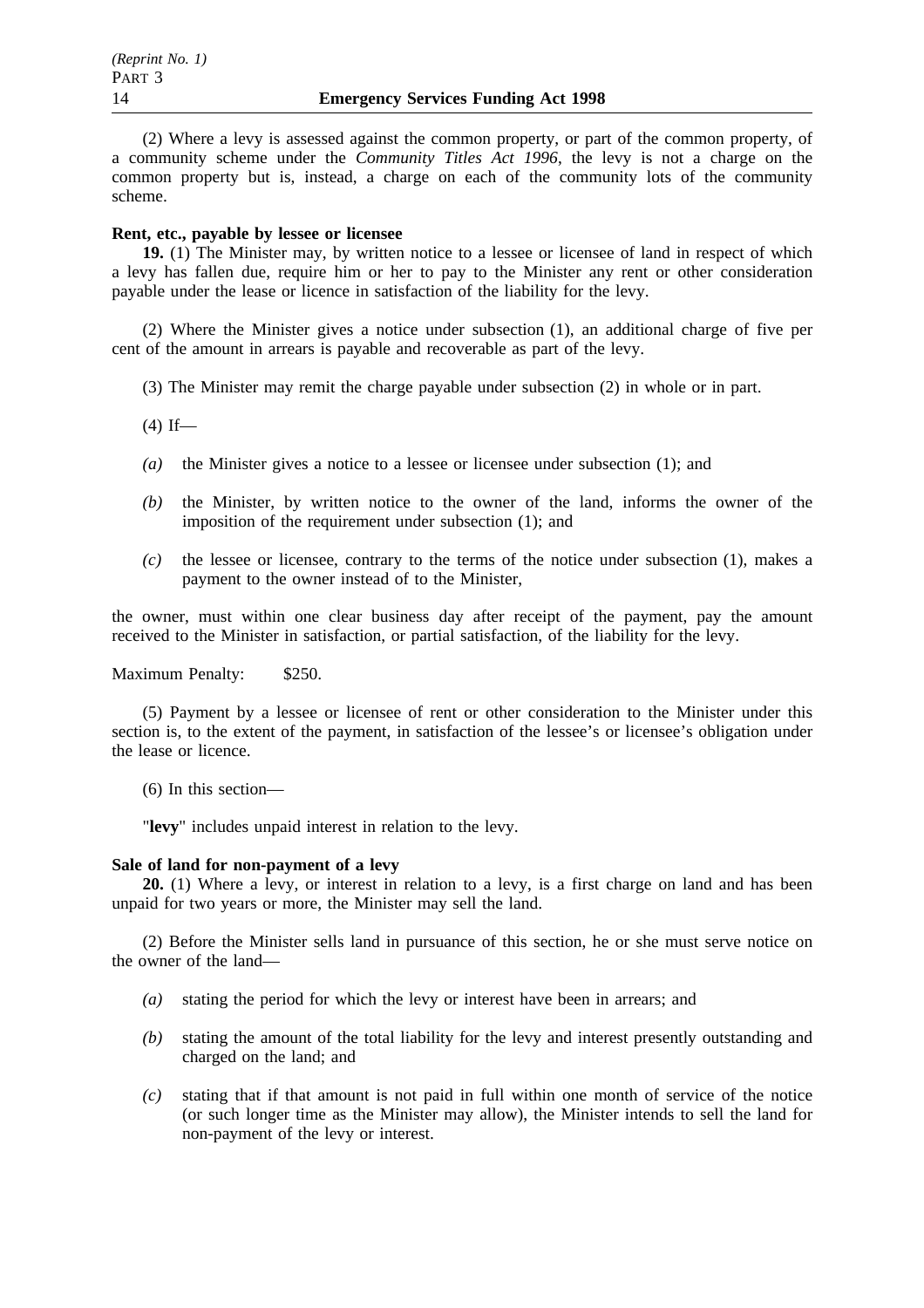(3) A copy of a notice must be served on the registered mortgagee or encumbrancee of the land (if any).

(4) If the outstanding amount is not paid in full within the time allowed under subsection (2), the Minister may proceed to sell the land.

(5) The sale will be by public auction (and the Minister may set a reserve price for the purposes of the auction).

(6) An auction under this section must be advertised on at least two separate occasions in a newspaper circulating generally throughout the State.

(7) If, before the date of the auction, the outstanding amount and the costs incurred by the Minister in proceeding under this section are paid to the Minister, the Minister must withdraw the land from auction.

(8) If an auction fails, the Minister may sell the land by private contract for the best price that he or she can reasonably obtain.

(9) Any money received by the Minister in respect of the sale of land under this section will be applied as follows:

- *(a)* firstly—in paying the costs of the sale and any other costs incurred in proceeding under this section;
- *(b)* secondly—in discharging the liability for the levy and interest and any other liabilities to the Minister in respect of the land;
- *(c)* thirdly—in discharging any liability to the Crown for rates, charges or taxes (including rates, charges or taxes that are a first charge on the land);
- *(d)* fourthly—in discharging any liability to a council for rates or any other liability to a council in respect of the land;
- *(e)* fifthly—in discharging any liabilities secured by registered mortgages, encumbrances or charges;
- *(f)* sixthly—in discharging any other mortgages, encumbrances and charges of which the Minister has notice;
- *(g)* seventhly—in payment to the former owner of the land.

(10) If the former owner cannot be found after making reasonable inquiries as to his or her whereabouts, an amount payable to the former owner must be dealt with as unclaimed money under the *Unclaimed Moneys Act 1891*.

(11) Where land is sold by the Minister in pursuance of this section, an instrument of transfer executed by the Minister will operate to vest title to the land in the purchaser.

(12) The title vested in a purchaser under subsection (11) will be free of all mortgages, encumbrances and charges and all leases and licences.

(13) An instrument of transfer passing title to land in pursuance of a sale under this section must, when lodged with the Registrar-General for registration or enrolment, be accompanied by a statutory declaration made by the Chief Executive of the Department of Justice stating that the requirements of this section in relation to the sale of the land have been observed.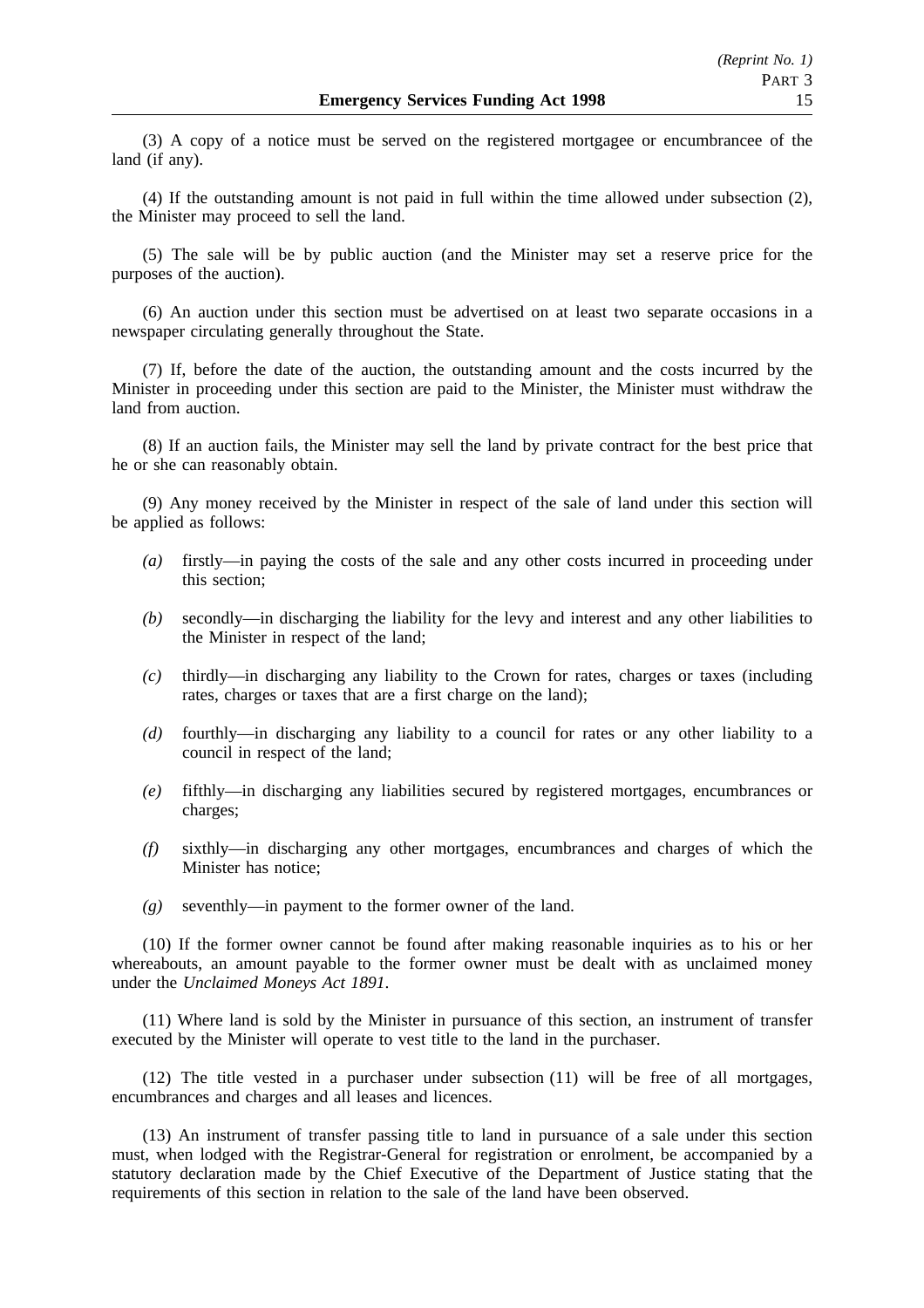(14) Where it is not reasonably practicable to obtain the duplicate certificate of title to land that is sold in pursuance of this section, the Registrar-General may register the transfer notwithstanding the non-production of the duplicate, but in that event he or she must cancel the existing certificate of title for the land and issue a new certificate in the name of the transferee.

## **Recovery of levy not affected by an objection, review or appeal**

**21.** (1) The right of the Minister to recover a levy is not suspended by—

- *(a)* an objection, review or appeal in respect of a valuation made or adopted under the *Valuation of Land Act 1971*; or
- *(b)* an objection or appeal in respect of the attribution of a particular land use to land.

(2) If an objection, review or appeal results in the alteration of a valuation or a decision to attribute a different land use to land, a due adjustment must be made and—

- *(a)* any amount overpaid must be refunded;
- *(b)* any additional amount payable on account of an alteration of the valuation or decision may be recovered as an unpaid levy (but action to recover any such amount must not be taken until at least 30 days have expired from the date on which notification of the alteration is given to the person who initiated the objection, review or appeal);
- *(c)* interest accrues on an amount to be refunded under paragraph *(a)* and on an unpaid amount referred to in paragraph *(b)* in accordance with the regulations.

# **Payment of the levy into the Fund**

**22.** The Minister must pay money received in payment of the levy into the Fund.

# **DIVISION 2—LEVY IN RESPECT OF VEHICLES AND VESSELS**

## **Liability for the levy**

**23.** (1) A person who wishes to register, or renew the registration of, a motor vehicle under the *Motor Vehicles Act 1959* must pay the emergency services levy imposed under this Division to the Registrar of Motor Vehicles when applying for the registration or the renewal of the registration.

(2) A person who wishes to register, or renew the registration of, a vessel under the *Harbors and Navigation Act 1993* must pay the emergency services levy imposed under this Division to the Chief Executive of the department or administrative unit for the time being administering that Act when applying for the registration or the renewal of the registration.

(3) Despite the provisions of the *Motor Vehicles Act 1959* or the *Harbors and Navigation Act 1993*, the registration of a motor vehicle or a vessel must not be granted or renewed under the relevant Act unless the emergency services levy has been paid.

# **Declaring the amount of the levy**

**24.** (1) The Governor may, by notice published in the *Gazette* on the recommendation of the Minister, declare the amount of the levy.

- (2) The notice must—
- *(a)* divide motor vehicles into the same classes as the Premium Class Code published by the Motor Accident Commission and must specify the amount of the levy in respect of each class; and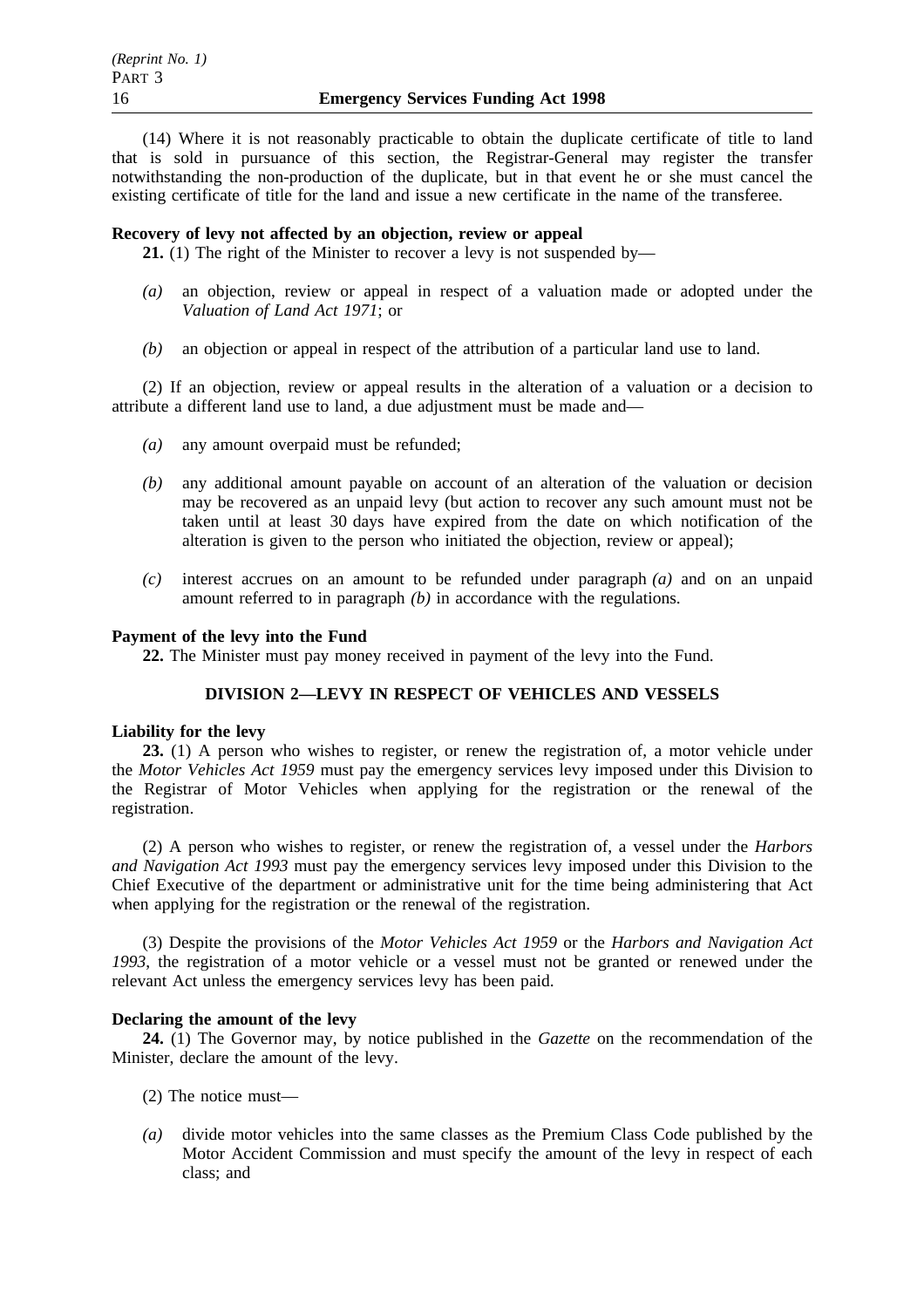- *(b)* specify the amount of the levy in respect of vessels; and
- *(c)* specify the financial year or financial years in relation to which the notice applies.

(3) The notice may declare the amount of the levy in respect of one, or two or more, financial years specified in the notice.

(4) The notice must be published before the commencement of the financial year or financial years in relation to which it will apply.

(5) Where the period of registration in relation to which the levy is payable is the whole of a particular financial year, the amount payable is the amount of the levy for that year.

(6) Where the period of registration in relation to which the levy is payable falls wholly within, but is less than, the period of a financial year, the amount payable is the appropriate proportion of the levy for that year.

(7) Where the period of registration in relation to which the levy is payable falls partly in one financial year and partly in a subsequent financial year or years, the levy will be made up of the appropriate proportion of the levy payable in respect of each year (the amount payable on registration will be determined on the assumption that the amount of the levy to be declared in respect of a subsequent year or years will be the same as the levy declared in respect of the year in which the period of registration commences).

(8) After the first notice declaring a levy under subsection (1) has been published in the *Gazette*, the Governor must not declare a further levy under that subsection in respect of a subsequent year or years unless—

- *(a)* the amount of the levy declared in respect of each class of motor vehicle and in respect of vessels is the same as, or less than, the amount of the levy declared by the first notice; or
- *(b)* the notice declaring the levy has been authorised by a resolution passed by both Houses of Parliament.

## **Exemption by Minister**

**25.** (1) The Minister may, by notice published in the *Gazette*, exempt motor vehicles or vessels of a class specified in the notice from the imposition of a levy under this Division.

(2) A notice under subsection (1) may be varied or revoked by the Minister by subsequent notice published in the *Gazette*.

## **Objection to classification of vehicle**

**26.** (1) A person who is liable to pay a levy in respect of a vehicle may object to the classification of the vehicle by the Minister.

- (2) The objection must—
- *(a)* be in writing; and
- *(b)* set out—
	- (i) the grounds of the objection; and
	- (ii) the classification that is, in the objector's opinion, the correct classification of the vehicle; and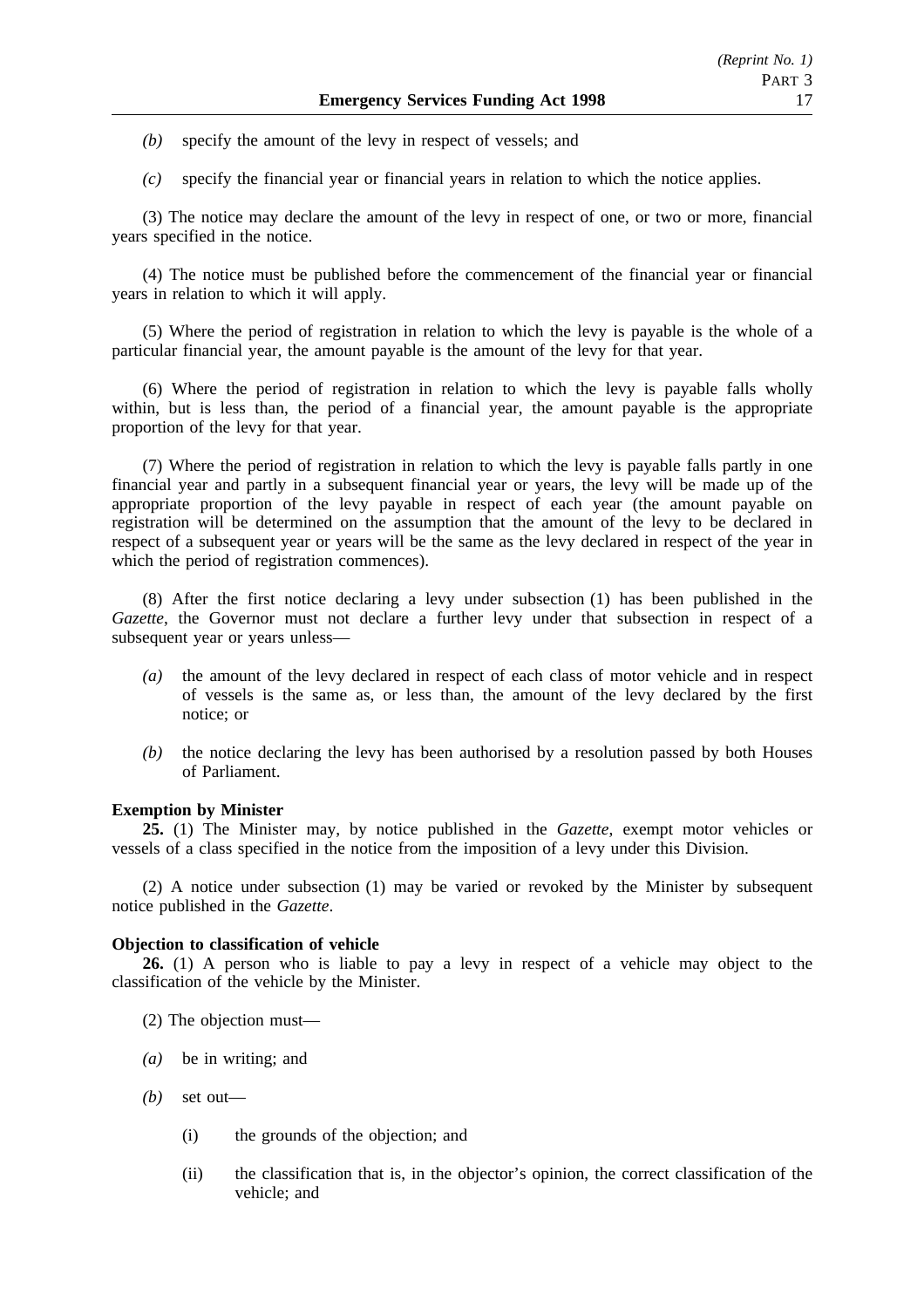(3) The Minister may decide any such objection as he or she thinks fit and must notify the objector in writing of his or her decision and the reasons for it.

(4) If the objector is dissatisfied with the Minister's decision, he or she may appeal against the decision to the District Court.

(5) Except as provided by this section, the classification of a vehicle under this Division cannot be challenged.

(6) An objection under this section does not affect the requirement that the levy must be paid at the time of the application for the registration, or renewal of registration, of the vehicle.

(7) If an objection has been served on the Minister before the application for registration or renewal of registration is made and the objection results in the alteration of the classification of the vehicle—

- *(a)* any amount overpaid must be refunded;
- *(b)* any additional amount payable on account of the reclassification may be recovered as unpaid levy (but action to recover any such amount must not be taken until at least 30 days have expired from the date on which notification of the alteration is given to the person who initiated the objection);
- *(c)* interest accrues on an amount to be refunded under paragraph *(a)* and on an unpaid amount referred to in paragraph *(b)* in accordance with the regulations.

### **Payment of the levy into the Fund**

**27.** The Registrar of Motor Vehicles and the Chief Executive of the department or administrative unit for the time being administering the *Harbors and Navigation Act 1993* must pay money received in payment of the levy into the Fund.

*(Reprint No. 1)*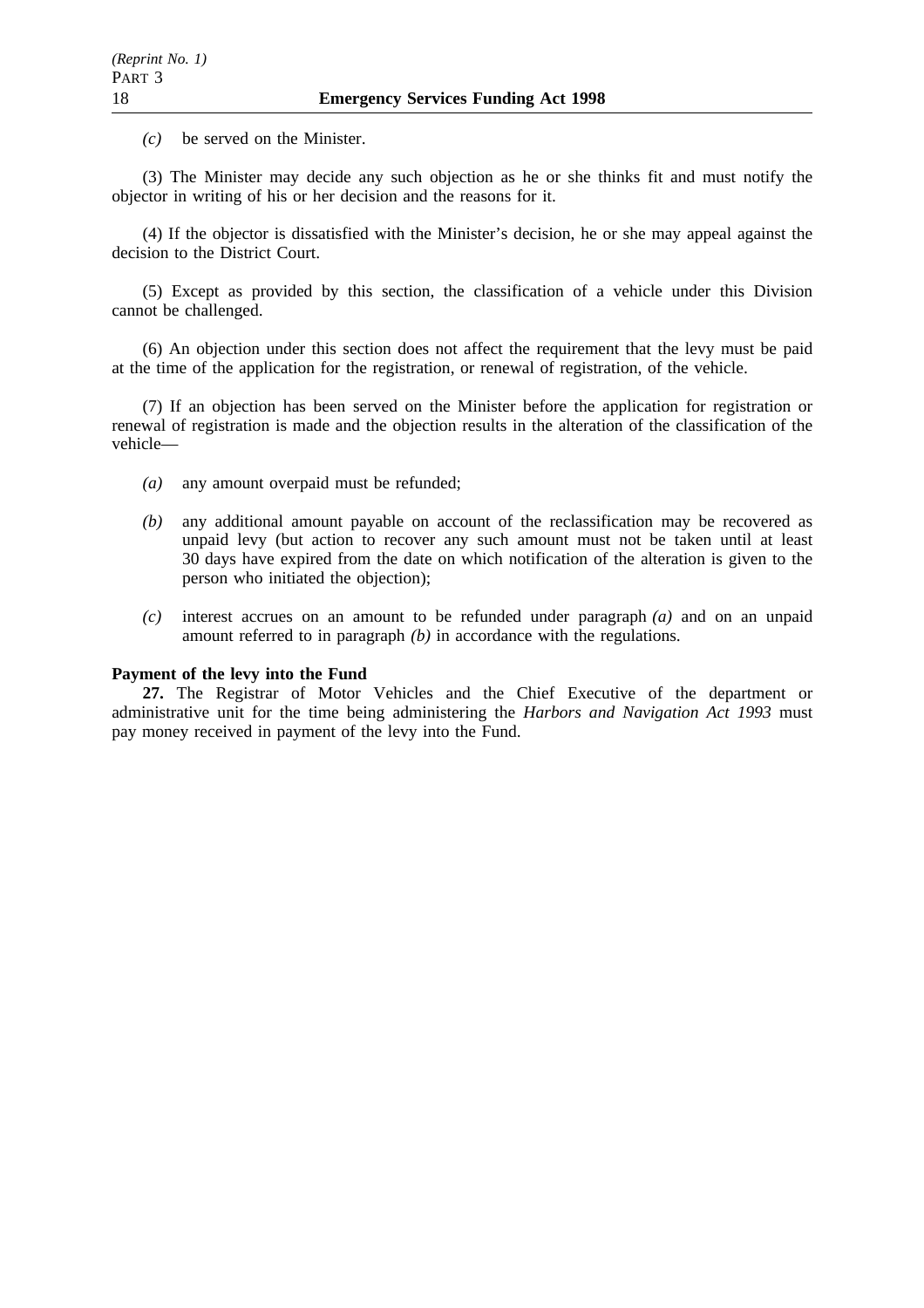# **PART 4**

# **THE COMMUNITY EMERGENCY SERVICES FUND**

#### **The Community Emergency Services Fund**

**28.** (1) The Community Emergency Services Fund is established.

- (2) The Fund is subject to the management and control of the Minister.
- (3) The Fund consists of—
- *(a)* the emergency services levy paid into the Fund under Part 3; and
- *(ab)* money to be paid into the Fund by the Treasurer pursuant to this Act; and
- *(b)* interest and accretions arising from investment of the Fund.
- (4) The Minister may only apply the Fund in one or more of the following ways:
- *(a)* in payment to—
	- (i) the Country Fire Service; or
	- (ii) the South Australian Metropolitan Fire Service; or
	- (iii) the State Emergency Service South Australia; or
	- (iv) the Surf Life Saving Association of South Australia Incorporated; or
	- (v) a body or organisation that is a member of Volunteer Marine Rescue S.A. Incorporated; or
	- (vi) any other person or organisation (whether an agency or instrumentality of the Crown or not),

for the provision of emergency services;

- *(b)* for any purpose for, or relating to, the prevention of circumstances in which emergency services are likely to be required;
- *(c)* without limiting paragraph *(b)*, for any purpose of or relating to education as to, or research into—
	- (i) the prevention of circumstances in which emergency services are likely to be required; or
	- (ii) the strategies and procedures for dealing with emergencies when they arise and for dealing with the harmful effects of emergencies; or
	- (iii) the factors that give rise to emergencies;
- *(d)* in payment of the costs of, or relating to, the administration of this Act.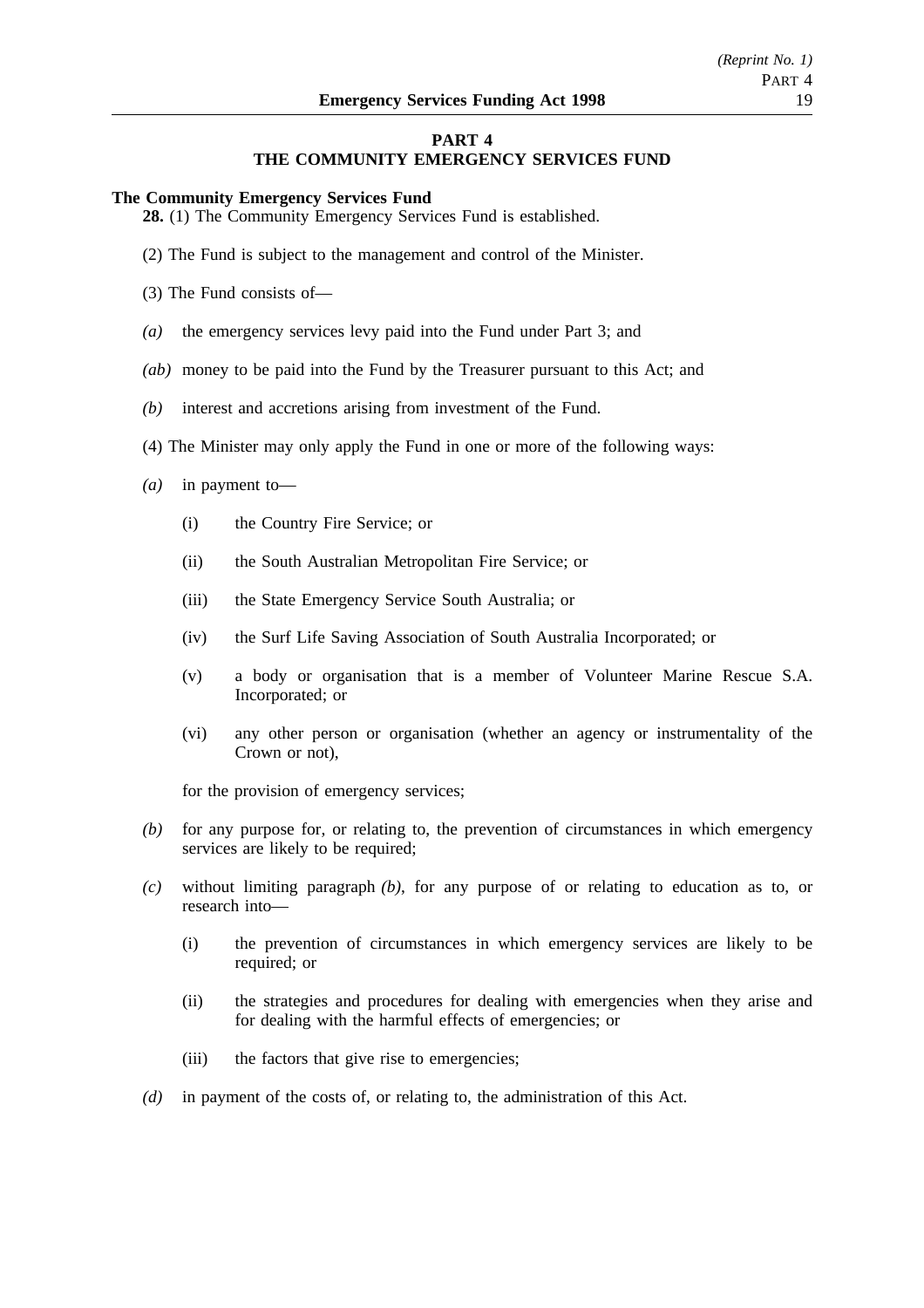# **Investment of the Fund**

**29.** The Minister may invest any of the money of the Fund that is not immediately required for the purposes of this Act in such manner as is approved by the Treasurer.

## **Accounts**

**30.** The Minister must keep proper accounts of receipts and payments in relation to the Fund.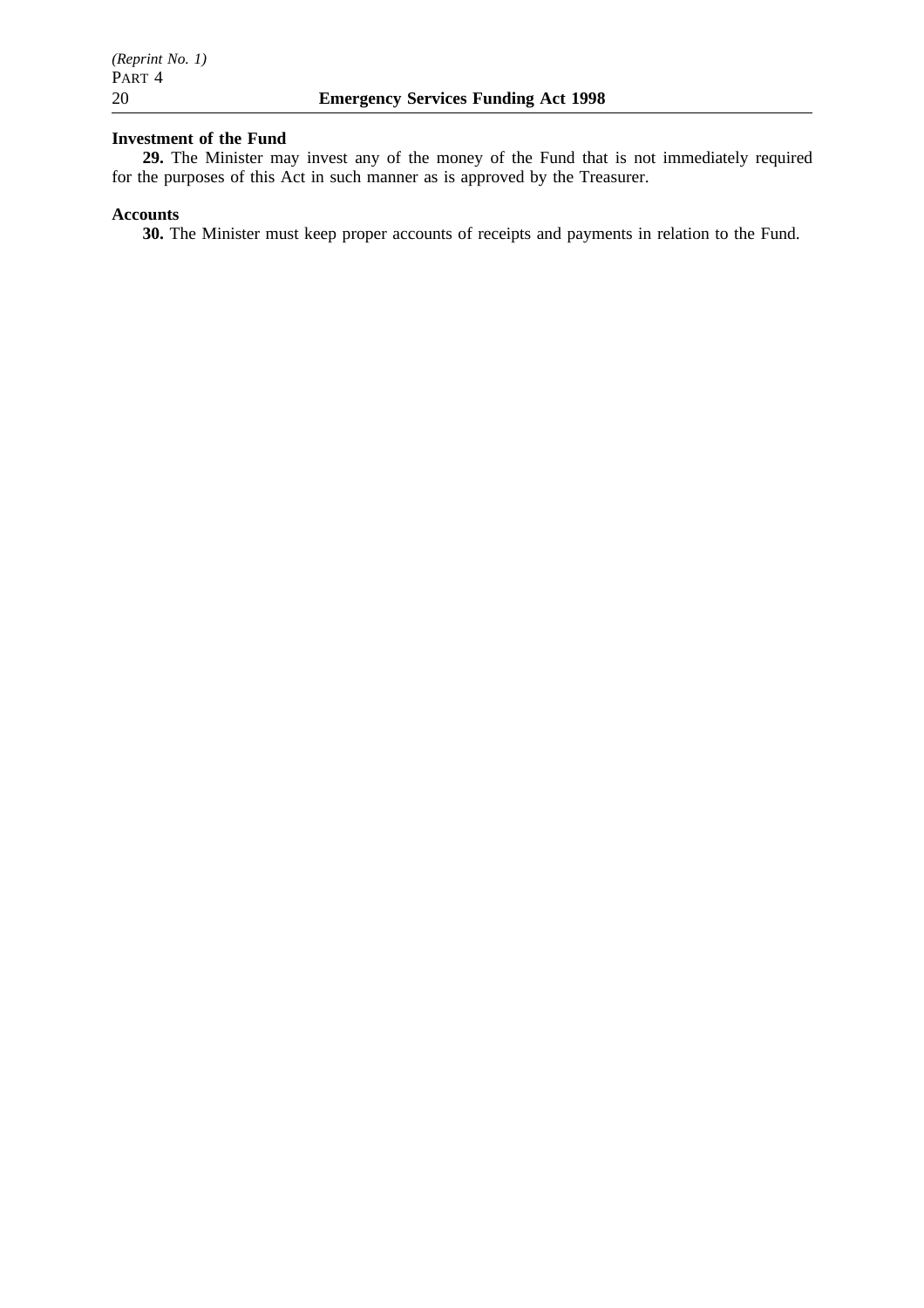# **PART 5 MISCELLANEOUS**

# **Minister may delegate**

**31.** (1) The Minister may delegate any of his or her functions, powers or duties under this Act (except this power of delegation) to any person or body.

- (2) A delegation under this section—
- *(a)* must be by instrument in writing; and
- *(b)* may be absolute or conditional; and
- *(c)* does not derogate from the power of the Minister to act in any matter; and
- *(d)* is revocable at will by the Minister.

#### **Service of notices**

**32.** (1) Where this Act requires or authorises a notice to be served on the Minister, the notice may—

- *(a)* be left for the Minister at his or her office with a person apparently over the age of 16 years; or
- *(b)* be sent by post or facsimile transmission to the Minister at his or her office.

(2) Where this Act requires or authorises a notice to be served on, or given to, any other person, the notice may—

- *(a)* be served on, or given to, the person or an agent of the person; or
- *(b)* be left for the person at his or her place of residence or business with someone apparently over the age of 16 years; or
- *(c)* be sent by post to the person or an agent of the person at his or her last known address; or
- *(d)* be sent to the person by any form of electronic transmission (including facsimile transmission) indicated by the person as being an available means of service; or
- *(e)* be left in a conspicuous place on the land to which the notice relates.

(3) Without limiting subsection (2), a notice to be served on or given to a company may be served on the company in accordance with section 109X of the *Corporations Law*.

### **Remission of levies by regulation**

**33.** (1) The Governor may, on the recommendation of the Minister, make regulations for a remission or remissions in respect of one or both of the levies, or part of one or both of the levies, imposed under this Act for the benefit of—

- *(a)* persons who are entitled to pensions, benefits, allowances or other payments under the *Social Security Act 1991* of the Commonwealth; or
- *(b)* charitable organisations; or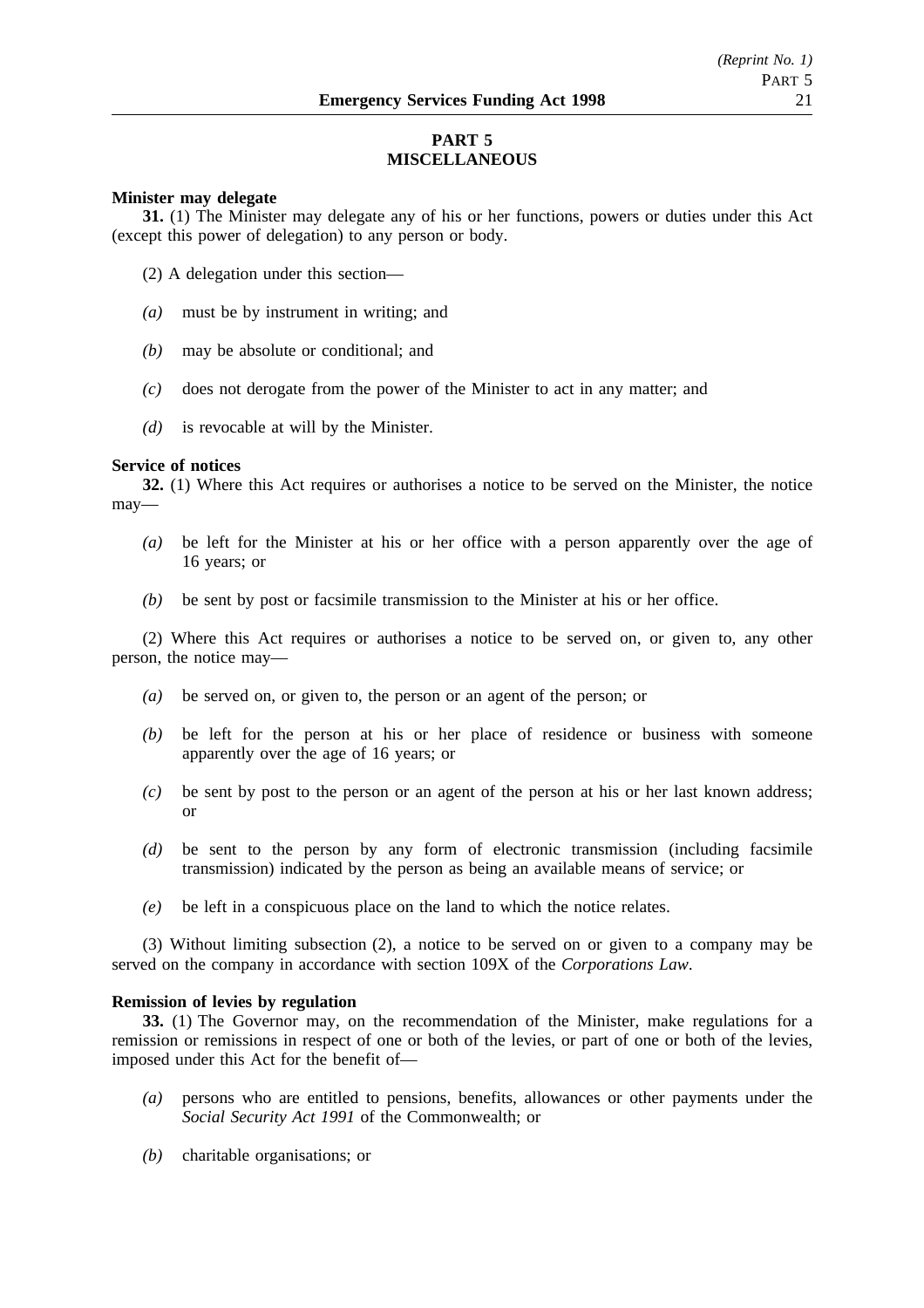- *(c)* persons who are suffering financial hardship; or
- *(d)* other persons or bodies of a class prescribed by the regulations.

(2) The Minister must in each year, before making a recommendation to the Governor as to the levies to be declared under this Act, consider whether he or she should make a recommendation to the Governor under subsection (1) as to the making or varying of regulations under this section.

(3) A regulation under this section may be brought into operation on a date specified in the regulation that is earlier than the date of its publication in the *Gazette*.

(4) The Minister must determine the aggregate amount of the levy remitted under this section in respect of each financial year.

(5) The Treasurer must pay in accordance with the regulations from the Consolidated Account (which is appropriated to the necessary extent) for the purpose of remissions under this section an amount equivalent to the amount determined under subsection (4).

# **Recouping money lost on aggregation of non contiguous land**

**33A.** (1) The Minister must, in respect of each financial year, determine the amount by which money received in payment of the levy under Part 3 Division 1 is reduced as a result of the aggregation of land for the purposes of section 5(2)*(c)*.

(2) The Treasurer must pay into the Fund in each financial year from the Consolidated Account (which is appropriated to the necessary extent) an amount equivalent to the amount determined under subsection (1) in respect of that year.

## **Regulations**

**34.** The Governor may make such regulations as are contemplated by this Act or as are necessary or expedient for the purposes of this Act.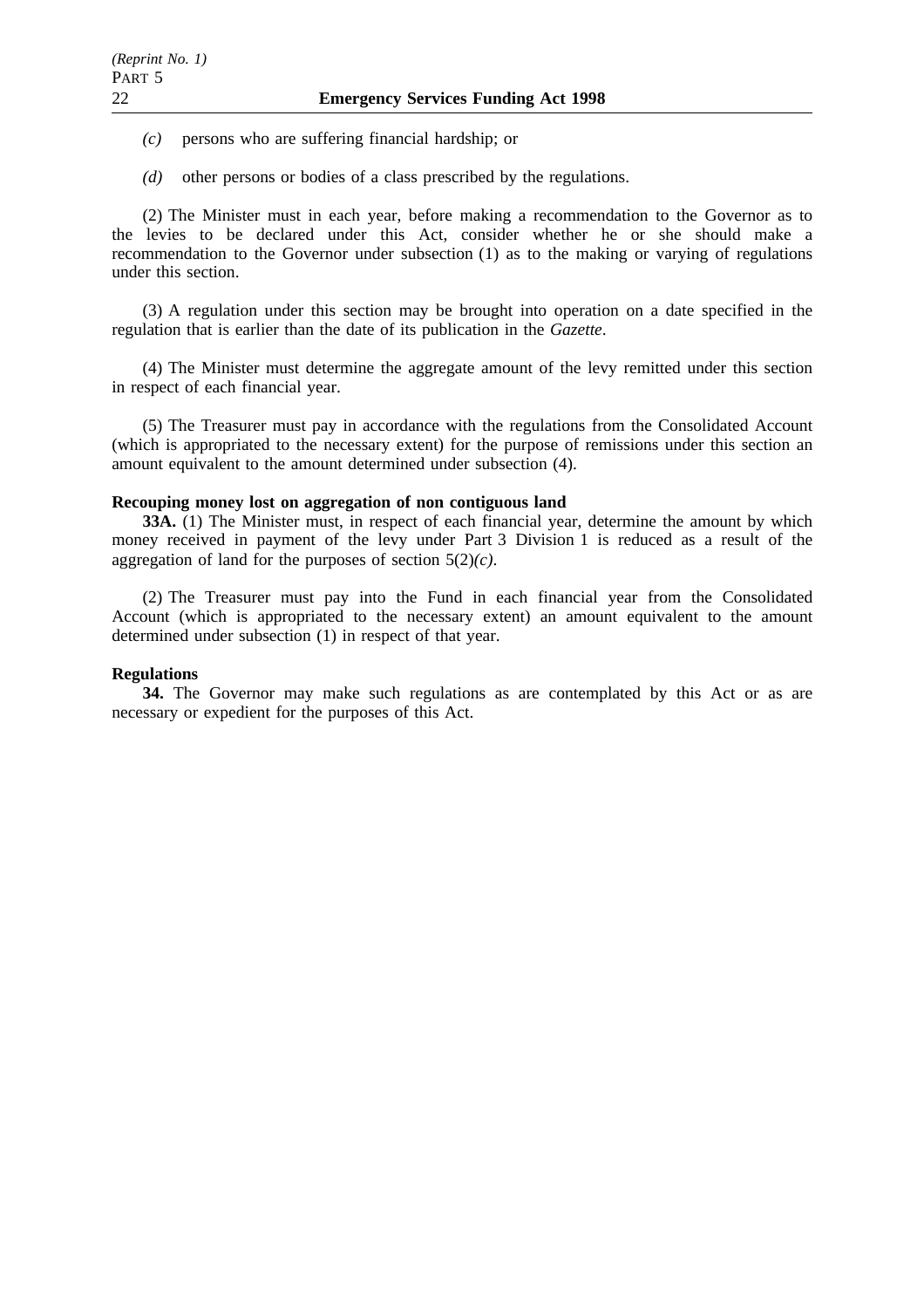## **SCHEDULE 1**

*Emergency Services Areas*

#### *Greater Adelaide*

Greater Adelaide is the combined areas of the following councils:

Corporation of the City of Adelaide Adelaide Hills Council Alexandrina Council The Barossa Council Corporation of the City of Burnside Corporation of the City of Campbelltown City of Charles Sturt Corporation of the Town of Gawler City of Holdfast Bay Corporation of the City of Marion Corporation of the City of Mitcham District Council of Mount Barker City of Norwood, Payneham and St. Peters City of Onkaparinga City of Playford City of Port Adelaide Enfield Corporation of the City of Prospect Corporation of the City of Salisbury Corporation of the City of Tea Tree Gully Corporation of the City of Unley District Council of Victor Harbor Corporation of the Town of Walkerville City of West Torrens District Council of Yankalilla

#### *Regional Area 1*

Regional area 1 is comprised of the following cities and towns:

Berri Ceduna Clare Kadina Loxton Millicent Mt Gambier Murray Bridge Naracoorte Port Augusta Port Lincoln Port Pirie Renmark Whyalla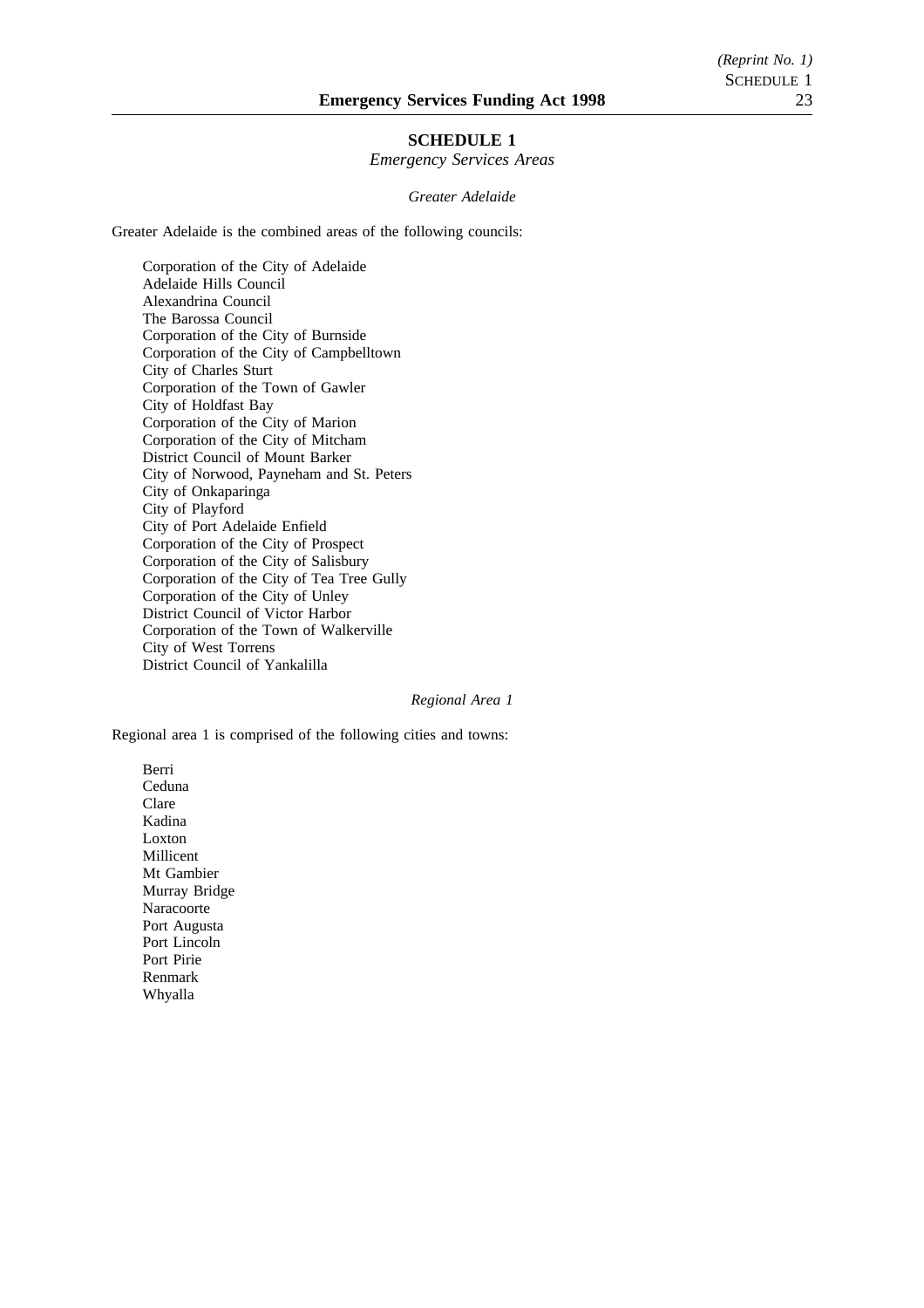#### **SCHEDULE 2**

### **Amendment of Other Acts and Transitional Provisions**

*Amendment of Other Acts*

#### **Amendment of the Country Fires Act 1989**

**1.** The *Country Fires Act 1989* is amended—

*(a)* by inserting the following section after section 19:

## **Application of sections 18 and 19**

**19A.** Sections 18 and 19 do not apply to, or in relation to, the 1999/2000 financial year or any subsequent financial year.;

- *(b)* by striking out section 22;
- *(c)* by striking out subsection (3) of section 24.

#### **Amendment of the South Australian Metropolitan Fire Service Act 1936**

**2.** The *South Australian Metropolitan Fire Service Act 1936* is amended by inserting the following section after section 54:

#### **Application of sections 53 and 54**

**54A.** Sections 53 and 54 do not apply to, or in relation to, the 1999/2000 financial year or any subsequent financial year.

#### **Amendment of the Valuation of Land Act 1971**

**3.** The *Valuation of Land Act 1971* is amended—

- *(a)* by inserting the following paragraph and word after paragraph *(b)* of the definition of "**the rating or taxing Acts**" in section 5(1):
	- *(ba)* the *Emergency Services Funding Act 1998*; and;
- *(b)* by striking out "rate or tax" from section 16A and substituting "rate, tax or impost".

### *Transitional Provisions*

#### **Reimbursement by insurers to policy holders**

**4.** (1) Subject to subclause (2), any amount that an insurer receives or recovers from a policy holder in respect of the insurer's purported liability under Part 3 of the *Country Fires Act 1989* or Part 6 of the *South Australian Metropolitan Fire Service Act 1936* for a period occurring after 30 June 1999 must be reimbursed by the insurer to the policy holder.

(2) Subclause (1) does not apply to an amount that is less than ten dollars.

(3) The amounts that an insurer does not reimburse to policy holders by reason of subclause (2) must be paid by the insurer into the Community Emergency Services Fund.

(4) A policy holder may recover an amount due by an insurer under this clause as a debt.

(5) In this clause—

"**insurer**" means—

- *(a)* in relation to the *Country Fires Act 1989*—an insurer for the purposes of Part 3 of that Act;
- *(b)* in relation to the *South Australian Metropolitan Fire Service Act 1936*—an insurance company for the purposes of Part 6 of that Act.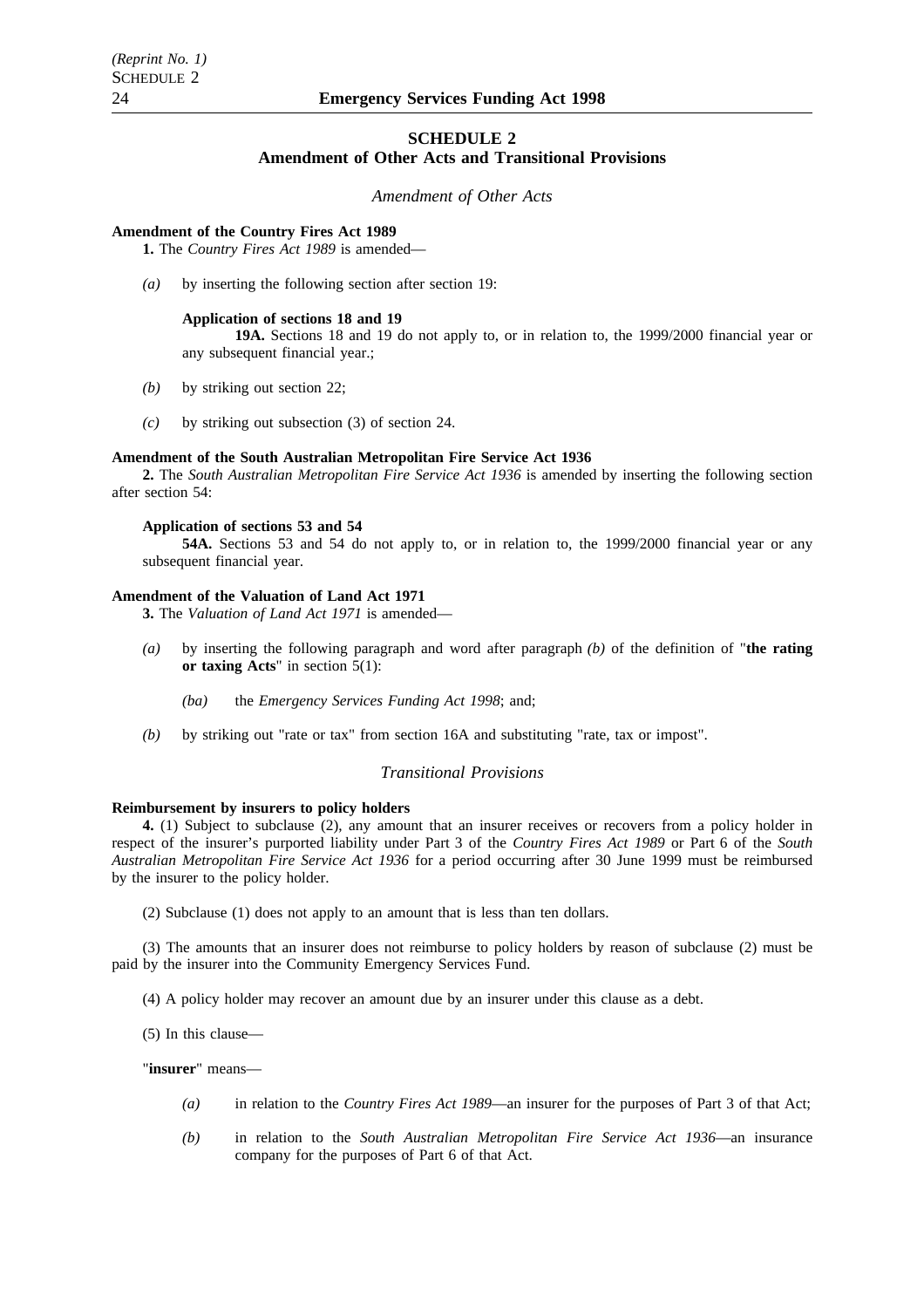#### **Report on changes to insurance premiums.**

**4A.** (1) The Commissioner for Consumer Affairs must, on or before 30 September 2000, forward to the Minister a report on the effect that the enactment of this Act has had on insurance premiums in the State in respect of the 1999/2000 financial year with particular reference to the extent to which savings afforded to insurers through the enactment of this Act have been passed on to policy holders.

(2) The Minister must, within six sitting days after receiving the report required under subclause (1), have copies of the report laid before both Houses of Parliament.

#### **The Emergency Services Funding Transitional Advisory Committee**

**5.** (1) The Emergency Services Funding Transitional Advisory Committee is established.

(2) The Committee consists of six members appointed by the Minister of whom three have been nominated by the Local Government Association of South Australia.

(3) The Minister will designate one of the members to preside at meetings of the Committee.

(4) The term of office of members of the Committee is until the dissolution of the committee (*see subclause (15)*).

(5) The Minister—

- *(a)* may remove a member of the Committee who was not appointed on the nomination of the Local Government Association of South Australia on any ground that the Minister considers sufficient;
- *(b)* must remove a member of the Committee appointed on the nomination of the Local Government Association of South Australia if requested to do so by the association.

(6) The Local Government Association of South Australia may request the Minister to remove a member of the Committee appointed on its nomination on any ground that the association considers sufficient.

(7) The office of a member of the Committee becomes vacant if the member—

- *(a)* dies; or
- *(b)* resigns by written notice to the Minister; or
- *(c)* is removed from office by the Minister under subclause (5).

(8) On the occurrence of a vacancy in the membership of the Committee, a person will be appointed in accordance with this clause to the vacant office, but the validity of acts and proceedings of the Committee is not affected by the existence of a vacancy or vacancies in its membership.

(9) A meeting of the Committee will be chaired by the member appointed to preside, or, in the absence of that member, a member chosen by those present.

(10) A quorum of the Committee consists of four members of the Committee.

(11) A decision carried by a majority of the votes of the members present at a meeting of the Committee is a decision of the Committee.

(12) Each member present at a meeting of the Committee is entitled to one vote on any matter arising for decision at that meeting and, if the votes are equal, the person chairing the meeting is entitled to a second or casting vote.

- (13) The functions of the Committee are—
- *(a)* to advise the Minister, at his or her request, on questions and arrangements relating to the transition from the previous method of funding emergency services to the funding of those services by means of levies under this Act; and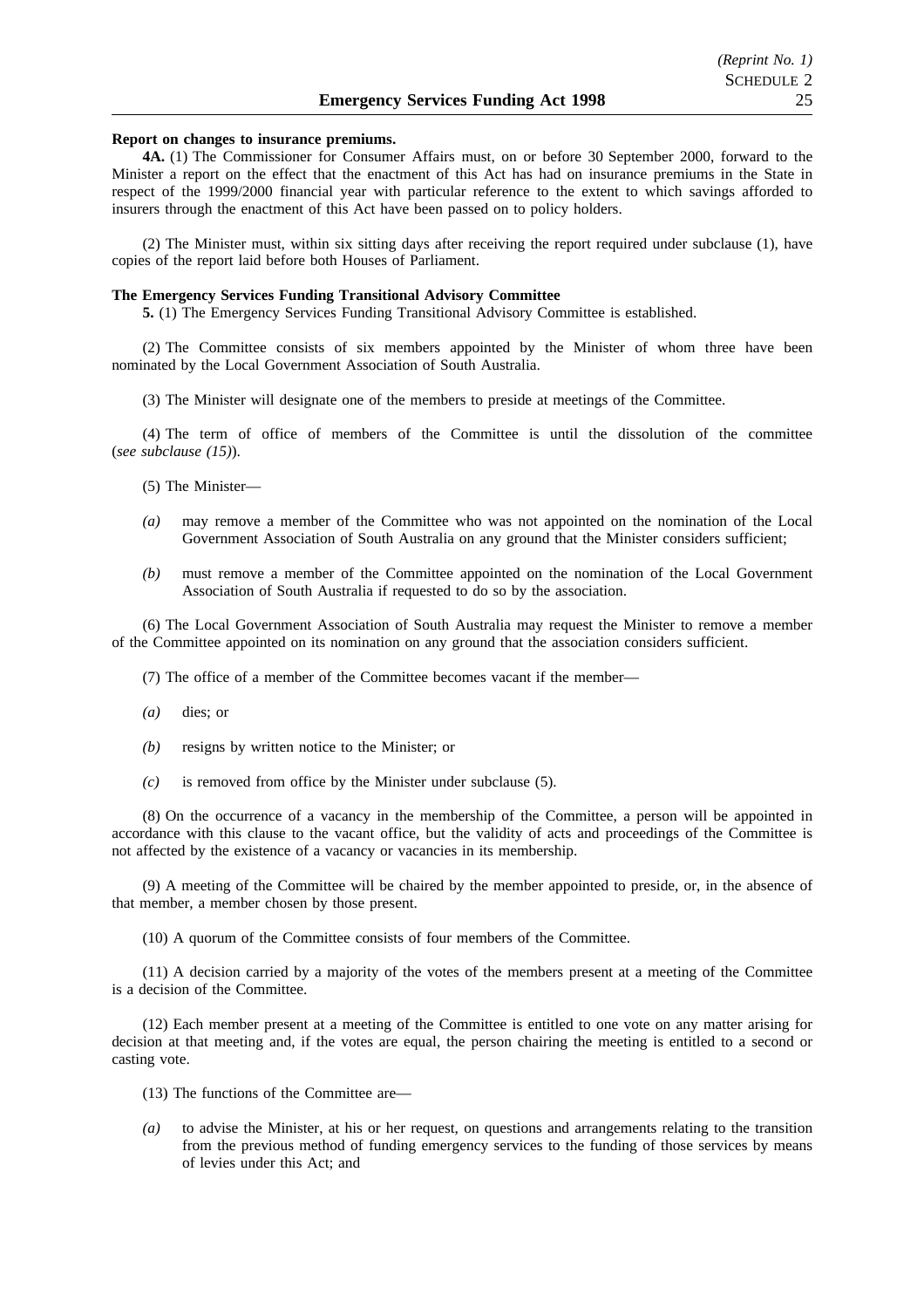*(b)* such other functions as are determined by the Minister or are prescribed by regulation.

(14) A member of the Committee is entitled to such fees and allowances as may be determined by the Governor.

(15) The Committee is dissolved at the expiration of 30 June 2001.

#### **Crown to be taken to be owner of certain land**

**6.** (1) The following provisions apply in relation to land referred to in subclause (2) during the period from the commencement of this Act up to and including 30 June 2001:

- *(a)* the Crown will be taken to be the owner of the land for the purposes of this Act; and
- *(b)* section 11(1) relates to the land as though it were referred to in subsection (2) of that section.
- (2) Subclause (1) applies to land if—
- *(a)* the land is under the care, control and management of a council; and
- *(b)* the land is—
	- (i) dedicated land within the meaning of the *Crown Lands Act 1929* that has not been granted in fee simple; or
	- (ii) dedicated land within the meaning of the *Crown Lands Act 1929* that has been granted in fee simple in trust for the purposes for which the land was dedicated; or
	- (iii) land comprising
		- park lands; or
		- a cemetery; or
		- a coastal reserve; or
		- a road reserve; and
- *(c)* the land—

 $\ddot{\phantom{a}}$ 

- (i) is not used predominantly by the council for its operations; or
- (ii) is not subject to one or more leases or licences granted by the council to another person for a rent or fee (except a nominal rent or fee) the term (or the aggregate of the terms) of which exceeds six months in any period of 12 months.
- (3) In this clause—

"**coastal reserve**" means land reserved or set apart for any purpose if any part of the land is within 50 metres of the sea at high water;

"**park lands**" means—

- *(a)* public parks and park lands including the park lands in the area of the corporation of the City of Adelaide; and
- *(b)* all other land declared or set apart as a park or reserve for the use and enjoyment of the public.